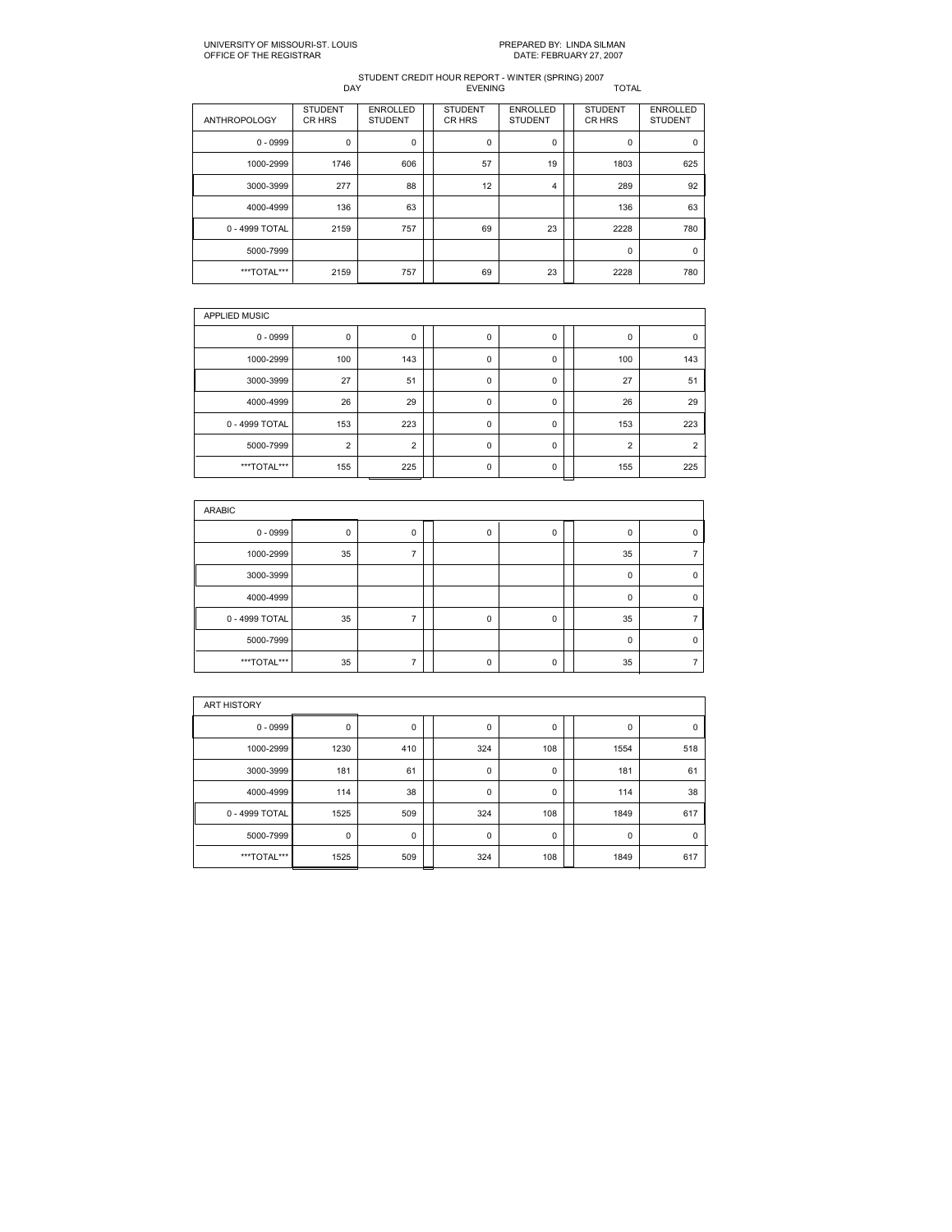## UNIVERSITY OF MISSOURIST. LOUIS PREPARED BY: LINDA SILMAN OFFICE OF THE REGISTRAR DATE: FEBRUARY 27, 2007

| <b>ASTRONOMY</b> | <b>STUDENT</b><br>CR HRS | <b>ENROLLED</b><br><b>STUDENT</b> | <b>STUDENT</b><br>CR HRS | <b>ENROLLED</b><br><b>STUDENT</b> | <b>STUDENT</b><br>CR HRS | <b>ENROLLED</b><br><b>STUDENT</b> |
|------------------|--------------------------|-----------------------------------|--------------------------|-----------------------------------|--------------------------|-----------------------------------|
| $0 - 0999$       | 0                        | 0                                 | $\mathbf 0$              | 0                                 | $\mathbf 0$              | $\Omega$                          |
| 1000-2999        | 549                      | 183                               | 87                       | 29                                | 636                      | 212                               |
| 3000-3999        | 0                        | 0                                 | $\Omega$                 | 0                                 | $\Omega$                 | $\Omega$                          |
| 4000-4999        | 21                       | $\overline{ }$                    | $\mathbf 0$              | 0                                 | 21                       |                                   |
| 0 - 4999 TOTAL   | 570                      | 190                               | 87                       | 29                                | 657                      | 219                               |
| 5000-7999        |                          |                                   |                          |                                   | $\Omega$                 | $\Omega$                          |
| ***TOTAL***      | 570                      | 190                               | 87                       | 29                                | 657                      | 219                               |

| <b>BIOLOGY</b> |      |      |             |     |      |      |
|----------------|------|------|-------------|-----|------|------|
| $0 - 0999$     | 0    | 0    | 0           | 0   | 0    | 0    |
| 1000-2999      | 2362 | 726  | 984         | 310 | 3346 | 1036 |
| 3000-3999      | 613  | 213  | 57          | 22  | 670  | 235  |
| 4000-4999      | 791  | 285  | 164         | 60  | 955  | 345  |
| 0 - 4999 TOTAL | 3766 | 1224 | 1205        | 392 | 4971 | 1616 |
| 5000-7999      | 533  | 196  | $\mathbf 0$ | 0   | 533  | 196  |
| ***TOTAL***    | 4299 | 1420 | 1205        | 392 | 5504 | 1812 |

| <b>CHEMISTRY</b> |      |     |     |             |      |     |
|------------------|------|-----|-----|-------------|------|-----|
| $0 - 0999$       | 0    | 0   | 0   | 0           | 0    | 0   |
| 1000-2999        | 1525 | 382 | 293 | 88          | 1818 | 470 |
| 3000-3999        | 96   | 43  | 98  | 39          | 194  | 82  |
| 4000-4999        | 112  | 48  | 101 | 37          | 213  | 85  |
| 0 - 4999 TOTAL   | 1733 | 473 | 492 | 164         | 2225 | 637 |
| 5000-7999        | 261  | 114 | 0   | $\mathbf 0$ | 261  | 114 |
| ***TOTAL***      | 1994 | 587 | 492 | 164         | 2486 | 751 |

| <b>CHINESE</b> |             |    |             |   |          |          |
|----------------|-------------|----|-------------|---|----------|----------|
|                |             |    |             |   |          |          |
| $0 - 0999$     | 0           | 0  | $\mathbf 0$ | 0 | 0        | 0        |
| 1000-2999      | 55          | 11 | $\mathbf 0$ | 0 | 55       | 11       |
| 3000-3999      | 0           | 0  | $\mathbf 0$ | 0 | 0        | $\Omega$ |
| 4000-4999      | 0           | 0  | 0           | 0 | 0        | $\Omega$ |
| 0 - 4999 TOTAL | 55          | 11 | $\mathbf 0$ | 0 | 55       | 11       |
| 5000-7999      | $\mathbf 0$ | 0  | 0           | 0 | $\Omega$ | $\Omega$ |
| ***TOTAL***    | 55          | 11 | 0           | 0 | 55       | 11       |

|                | <b>COMPUTER SCIENCE</b> |             |  |     |     |  |      |     |  |  |  |
|----------------|-------------------------|-------------|--|-----|-----|--|------|-----|--|--|--|
| $0 - 0999$     | 0                       | $\mathbf 0$ |  | 0   | 0   |  | 0    | 0   |  |  |  |
| 1000-2999      | 366                     | 122         |  | 171 | 57  |  | 537  | 179 |  |  |  |
| 3000-3999      | 75                      | 25          |  | 0   | 0   |  | 75   | 25  |  |  |  |
| 4000-4999      | 171                     | 57          |  | 207 | 69  |  | 378  | 126 |  |  |  |
| 0 - 4999 TOTAL | 612                     | 204         |  | 378 | 126 |  | 990  | 330 |  |  |  |
| 5000-7999      | 222                     | 74          |  | 0   | 0   |  | 222  | 74  |  |  |  |
| ***TOTAL***    | 834                     | 278         |  | 378 | 126 |  | 1212 | 404 |  |  |  |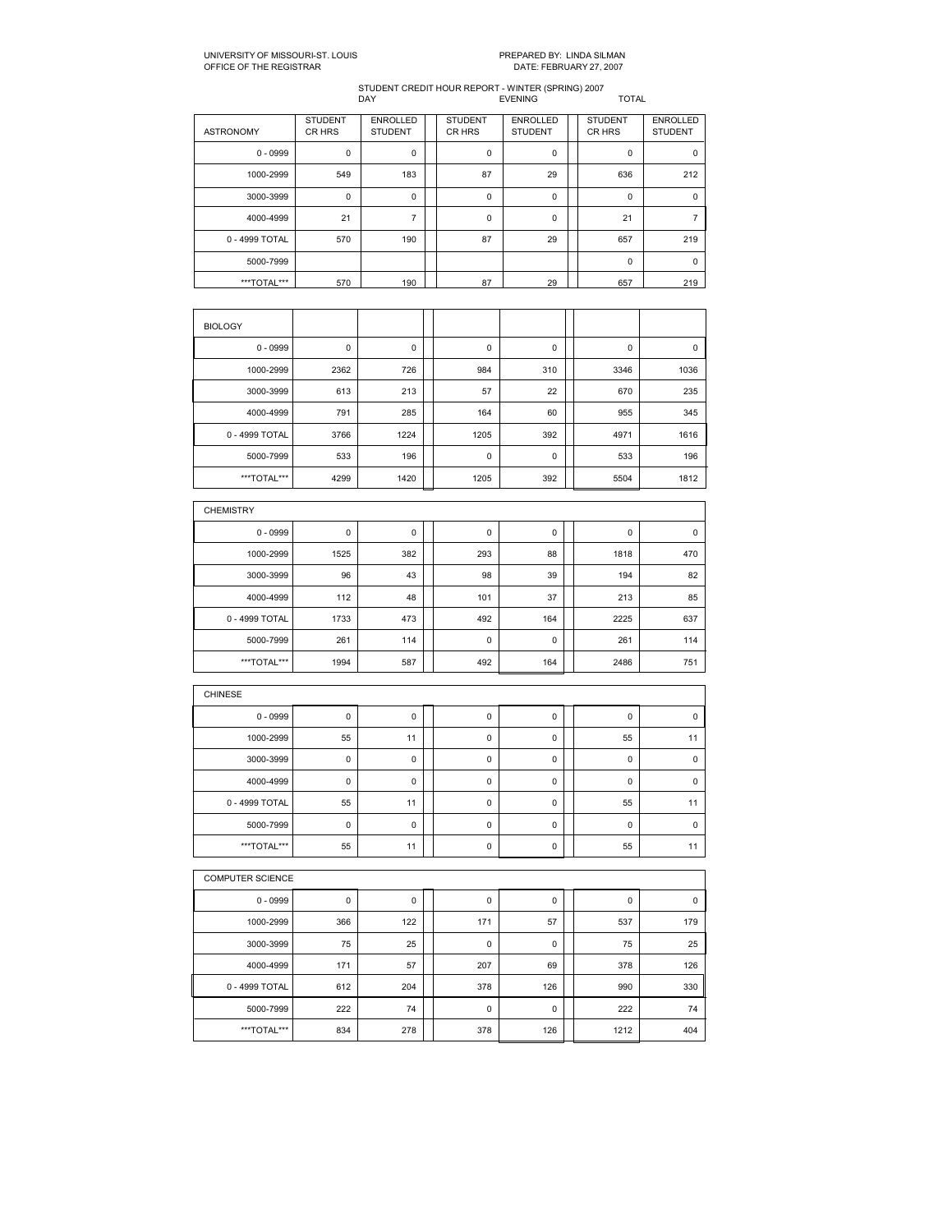| <b>COMMUNICATION</b> | <b>STUDENT</b><br>CR HRS | <b>ENROLLED</b><br><b>STUDENT</b> | <b>STUDENT</b><br>CR HRS | <b>ENROLLED</b><br><b>STUDENT</b> | <b>STUDENT</b><br>CR HRS | <b>ENROLLED</b><br><b>STUDENT</b> |
|----------------------|--------------------------|-----------------------------------|--------------------------|-----------------------------------|--------------------------|-----------------------------------|
| $0 - 0999$           | 0                        | 0                                 | $\mathbf 0$              | 0                                 | 0                        | $\mathbf 0$                       |
| 1000-2999            | 2352                     | 784                               | 202                      | 68                                | 2554                     | 852                               |
| 3000-3999            | 1029                     | 343                               | $\mathbf 0$              | 0                                 | 1029                     | 343                               |
| 4000-4999            | 211                      | 63                                | 3                        | 4                                 | 214                      | 64                                |
| 0 - 4999 TOTAL       | 3592                     | 1190                              | 205                      | 69                                | 3797                     | 1259                              |
| 5000-7999            | 156                      | 47                                | $\mathbf 0$              | 0                                 | 156                      | 47                                |
| ***TOTAL***          | 3748                     | 1237                              | 205                      | 69                                | 3953                     | 1306                              |

| <b>CRIMINAL JUSTICE</b> |      |     |             |     |      |             |
|-------------------------|------|-----|-------------|-----|------|-------------|
| $0 - 0999$              | 0    | 0   | 0           | 0   | 0    | $\mathbf 0$ |
| 1000-2999               | 1566 | 522 | 717         | 239 | 2283 | 761         |
| 3000-3999               | 181  | 64  | 60          | 20  | 241  | 84          |
| 4000-4999               | 504  | 168 | 84          | 28  | 588  | 196         |
| 0 - 4999 TOTAL          | 2251 | 754 | 861         | 287 | 3112 | 1041        |
| 5000-7999               | 250  | 89  | $\mathbf 0$ | 0   | 250  | 89          |
| ***TOTAL***             | 2501 | 843 | 861         | 287 | 3362 | 1130        |

| <b>ECONOMICS</b> |      |     |     |     |      |     |
|------------------|------|-----|-----|-----|------|-----|
| $0 - 0999$       | 0    | 0   | 0   | 0   | 0    | 0   |
| 1000-2999        | 1757 | 607 | 321 | 107 | 2078 | 714 |
| 3000-3999        | 348  | 116 | 135 | 45  | 483  | 161 |
| 4000-4999        | 30   | 8   | 205 | 61  | 235  | 69  |
| 0 - 4999 TOTAL   | 2135 | 731 | 661 | 213 | 2796 | 944 |
| 5000-7999        | 138  | 46  | 0   | 0   | 138  | 46  |
| ***TOTAL***      | 2273 | 777 | 661 | 213 | 2934 | 990 |

| <b>ENGLISH</b> |      |      |  |     |     |  |      |             |  |  |  |  |
|----------------|------|------|--|-----|-----|--|------|-------------|--|--|--|--|
| $0 - 0999$     | 0    | 0    |  | 0   | 0   |  | 0    | $\mathbf 0$ |  |  |  |  |
| 1000-2999      | 1599 | 533  |  | 243 | 81  |  | 1842 | 614         |  |  |  |  |
| 3000-3999      | 2772 | 924  |  | 378 | 126 |  | 3150 | 1050        |  |  |  |  |
| 4000-4999      | 783  | 263  |  | 63  | 21  |  | 846  | 284         |  |  |  |  |
| 0 - 4999 TOTAL | 5154 | 1720 |  | 684 | 228 |  | 5838 | 1948        |  |  |  |  |
| 5000-7999      | 482  | 160  |  | 0   | 0   |  | 482  | 160         |  |  |  |  |
| ***TOTAL***    | 5636 | 1880 |  | 684 | 228 |  | 6320 | 2108        |  |  |  |  |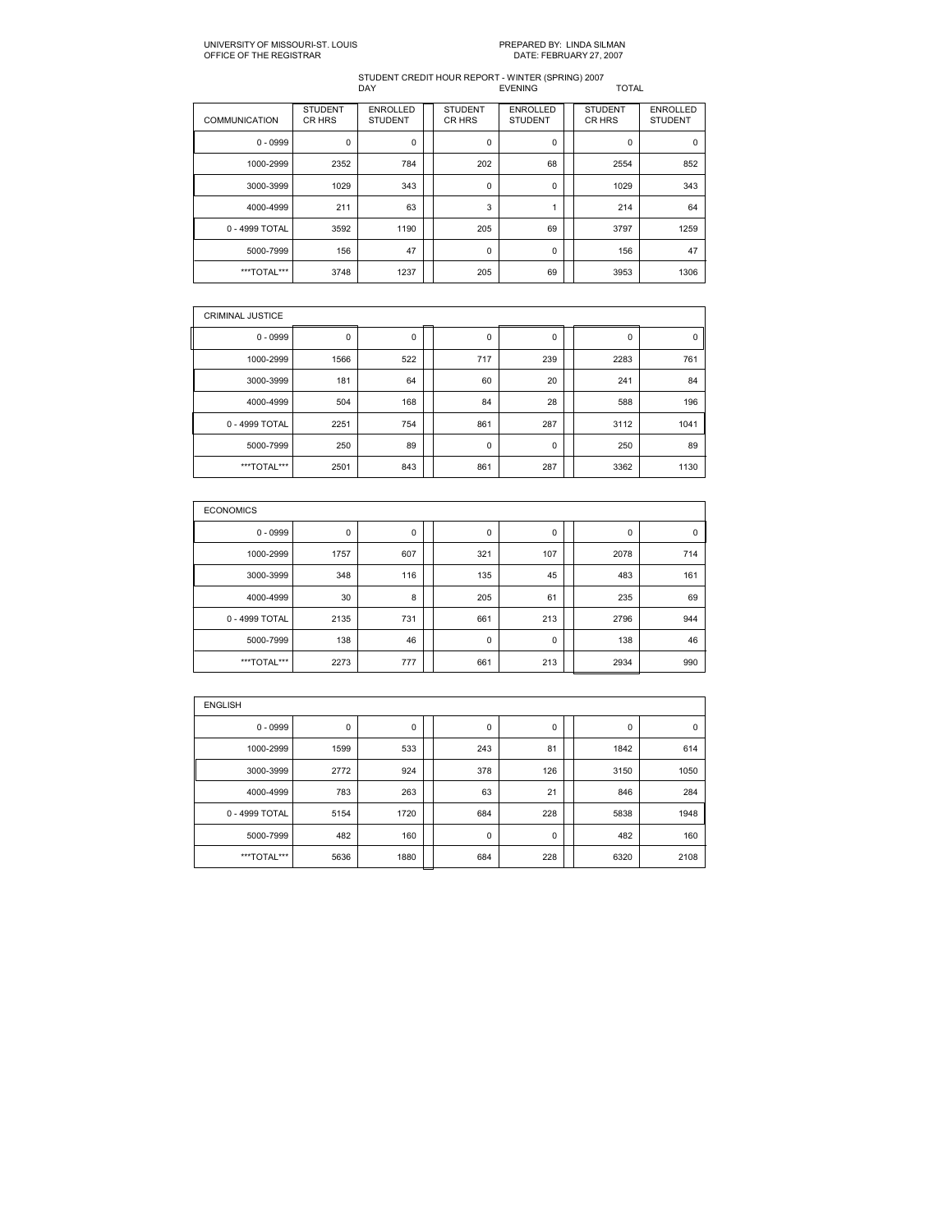# PREPARED BY: LINDA SILMAN<br>DATE: FEBRUARY 27, 2007

| <b>ENSEMBLE</b><br>PREFORMANCE | <b>STUDENT</b><br>CR HRS | <b>ENROLLED</b><br><b>STUDENT</b> | <b>STUDENT</b><br>CR HRS | <b>ENROLLED</b><br><b>STUDENT</b> | <b>STUDENT</b><br>CR HRS | <b>ENROLLED</b><br><b>STUDENT</b> |
|--------------------------------|--------------------------|-----------------------------------|--------------------------|-----------------------------------|--------------------------|-----------------------------------|
| $0 - 0999$                     | $\mathbf 0$              | 0                                 | 0                        | 0                                 | $\mathbf 0$              | 0                                 |
| 1000-2999                      | 120                      | 308                               | 0                        | $\Omega$                          | 120                      | 308                               |
| 3000-3999                      | 0                        | 0                                 | 0                        | 0                                 | $\Omega$                 | $\Omega$                          |
| 4000-4999                      | 0                        | 0                                 | $\Omega$                 | $\Omega$                          | $\Omega$                 | $\Omega$                          |
| 0 - 4999 TOTAL                 | 120                      | 308                               | 0                        | 0                                 | 120                      | 308                               |
| 5000-7999                      | 0                        | 0                                 | 0                        | 0                                 | $\Omega$                 | $\Omega$                          |
| ***TOTAL***                    | 120                      | 308                               | 0                        | 0                                 | 120                      | 308                               |

| <b>ENGL SECOND LANGUAGE</b> |     |    |  |             |   |  |          |             |  |  |
|-----------------------------|-----|----|--|-------------|---|--|----------|-------------|--|--|
| $0 - 0999$                  | 0   | 0  |  | 0           | 0 |  | 0        | 0           |  |  |
| 1000-2999                   | 0   | 0  |  | $\mathbf 0$ | 0 |  | $\Omega$ | $\Omega$    |  |  |
| 3000-3999                   | 57  | 19 |  | 0           | 0 |  | 57       | 19          |  |  |
| 4000-4999                   | 191 | 66 |  | $\mathbf 0$ | 0 |  | 191      | 66          |  |  |
| 0 - 4999 TOTAL              | 248 | 85 |  | 0           | 0 |  | 248      | 85          |  |  |
| 5000-7999                   |     |    |  |             |   |  | 0        | $\mathbf 0$ |  |  |
| ***TOTAL***                 | 248 | 85 |  | 0           | 0 |  | 248      | 85          |  |  |

| <b>FOREIGN LANGUAGE</b> |             |   |   |          |          |   |
|-------------------------|-------------|---|---|----------|----------|---|
| $0 - 0999$              |             |   |   |          | 0        |   |
| 1000-2999               |             |   |   |          | $\Omega$ |   |
| 3000-3999               |             |   |   |          | $\Omega$ | n |
| 4000-4999               |             |   |   |          | $\Omega$ | n |
| 0 - 4999 TOTAL          | $\mathbf 0$ | 0 | 0 | 0        | 0        |   |
| 5000-7999               |             |   |   |          | $\Omega$ |   |
| ***TOTAL***             | $\Omega$    | U | ŋ | $\Omega$ | $\Omega$ |   |

| <b>FRENCH</b>  |     |     |  |             |    |  |             |             |  |  |  |
|----------------|-----|-----|--|-------------|----|--|-------------|-------------|--|--|--|
| $0 - 0999$     | 0   | 0   |  | 0           | 0  |  | 0           | $\mathbf 0$ |  |  |  |
| 1000-2999      | 468 | 106 |  | 80          | 16 |  | 548         | 122         |  |  |  |
| 3000-3999      | 39  | 13  |  | 42          | 14 |  | 81          | 27          |  |  |  |
| 4000-4999      | 39  | 13  |  | $\mathbf 0$ | 0  |  | 39          | 13          |  |  |  |
| 0 - 4999 TOTAL | 546 | 132 |  | 122         | 30 |  | 668         | 162         |  |  |  |
| 5000-7999      |     |     |  |             |    |  | $\mathbf 0$ | $\mathbf 0$ |  |  |  |
| ***TOTAL***    | 546 | 132 |  | 122         | 30 |  | 668         | 162         |  |  |  |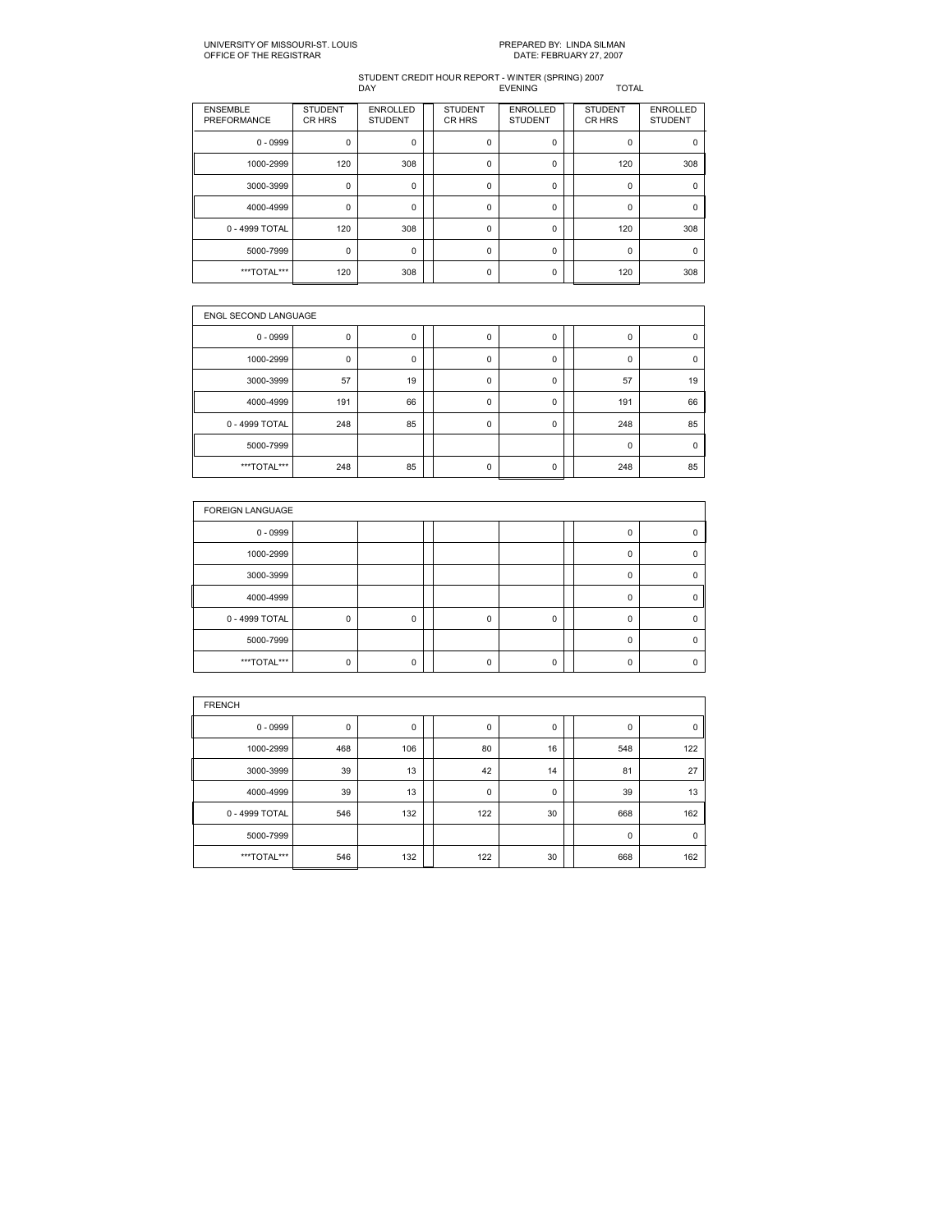| <b>GEOGRAPHY</b> | <b>STUDENT</b><br>CR HRS | <b>ENROLLED</b><br><b>STUDENT</b> | <b>STUDENT</b><br>CR HRS | <b>ENROLLED</b><br><b>STUDENT</b> | <b>STUDENT</b><br>CR HRS | <b>ENROLLED</b><br><b>STUDENT</b> |
|------------------|--------------------------|-----------------------------------|--------------------------|-----------------------------------|--------------------------|-----------------------------------|
| $0 - 0999$       | 0                        | 0                                 | 0                        | 0                                 | 0                        | $\mathbf 0$                       |
| 1000-2999        | 0                        | $\Omega$                          | 69                       | 23                                | 69                       | 23                                |
| 3000-3999        | $\mathbf 0$              | 0                                 | 0                        | 0                                 | 0                        | $\mathbf 0$                       |
| 4000-4999        | $\mathbf 0$              | $\Omega$                          | 0                        | 0                                 | $\Omega$                 | $\Omega$                          |
| 0 - 4999 TOTAL   | 0                        | $\mathbf 0$                       | 69                       | 23                                | 69                       | 23                                |
| 5000-7999        | $\mathbf 0$              | $\Omega$                          | 0                        | 0                                 | $\Omega$                 | $\Omega$                          |
| ***TOTAL***      | 0                        | $\Omega$                          | 69                       | 23                                | 69                       | 23                                |

| <b>GEOLOGY</b> |             |     |  |             |    |  |             |          |  |  |  |  |
|----------------|-------------|-----|--|-------------|----|--|-------------|----------|--|--|--|--|
| $0 - 0999$     | 0           | 0   |  | 0           | 0  |  | 0           | 0        |  |  |  |  |
| 1000-2999      | 412         | 124 |  | 121         | 37 |  | 533         | 161      |  |  |  |  |
| 3000-3999      | $\mathbf 0$ | 0   |  | 0           | 0  |  | $\mathbf 0$ | 0        |  |  |  |  |
| 4000-4999      | 0           | 0   |  | 0           | 0  |  | $\mathbf 0$ | $\Omega$ |  |  |  |  |
| 0 - 4999 TOTAL | 412         | 124 |  | 121         | 37 |  | 533         | 161      |  |  |  |  |
| 5000-7999      | $\mathbf 0$ | 0   |  | $\mathbf 0$ | 0  |  | $\mathbf 0$ | $\Omega$ |  |  |  |  |
| ***TOTAL***    | 412         | 124 |  | 121         | 37 |  | 533         | 161      |  |  |  |  |

| <b>GERMAN</b>  |             |             |  |             |             |  |          |             |  |  |  |
|----------------|-------------|-------------|--|-------------|-------------|--|----------|-------------|--|--|--|
| $0 - 0999$     | 0           | 0           |  | 0           | 0           |  | 0        | 0           |  |  |  |
| 1000-2999      | 264         | 60          |  | 35          | 7           |  | 299      | 67          |  |  |  |
| 3000-3999      | 0           | 0           |  | 0           | 0           |  | 0        | $\mathbf 0$ |  |  |  |
| 4000-4999      | 0           | $\mathbf 0$ |  | $\mathbf 0$ | $\mathbf 0$ |  | $\Omega$ | $\Omega$    |  |  |  |
| 0 - 4999 TOTAL | 264         | 60          |  | 35          | 7           |  | 299      | 67          |  |  |  |
| 5000-7999      | $\mathbf 0$ | 0           |  | 0           | 0           |  | 0        | $\mathbf 0$ |  |  |  |
| ***TOTAL***    | 264         | 60          |  | 35          | 7           |  | 299      | 67          |  |  |  |

| <b>GREEK ANC/MODERN</b> |             |             |  |          |          |  |          |          |  |  |  |
|-------------------------|-------------|-------------|--|----------|----------|--|----------|----------|--|--|--|
| $0 - 0999$              | 0           | 0           |  | 0        | 0        |  | 0        | $\Omega$ |  |  |  |
| 1000-2999               | 31          | 8           |  | $\Omega$ | 0        |  | 31       | 8        |  |  |  |
| 3000-3999               | $\mathbf 0$ | 0           |  | $\Omega$ | 0        |  | $\Omega$ | $\Omega$ |  |  |  |
| 4000-4999               | $\mathbf 0$ | 0           |  | $\Omega$ | 0        |  | $\Omega$ | $\Omega$ |  |  |  |
| 0 - 4999 TOTAL          | 31          | 8           |  | $\Omega$ | 0        |  | 31       | 8        |  |  |  |
| 5000-7999               | $\mathbf 0$ | $\mathbf 0$ |  | $\Omega$ | $\Omega$ |  | $\Omega$ | $\Omega$ |  |  |  |
| ***TOTAL***             | 31          | 8           |  | $\Omega$ | $\Omega$ |  | 31       | 8        |  |  |  |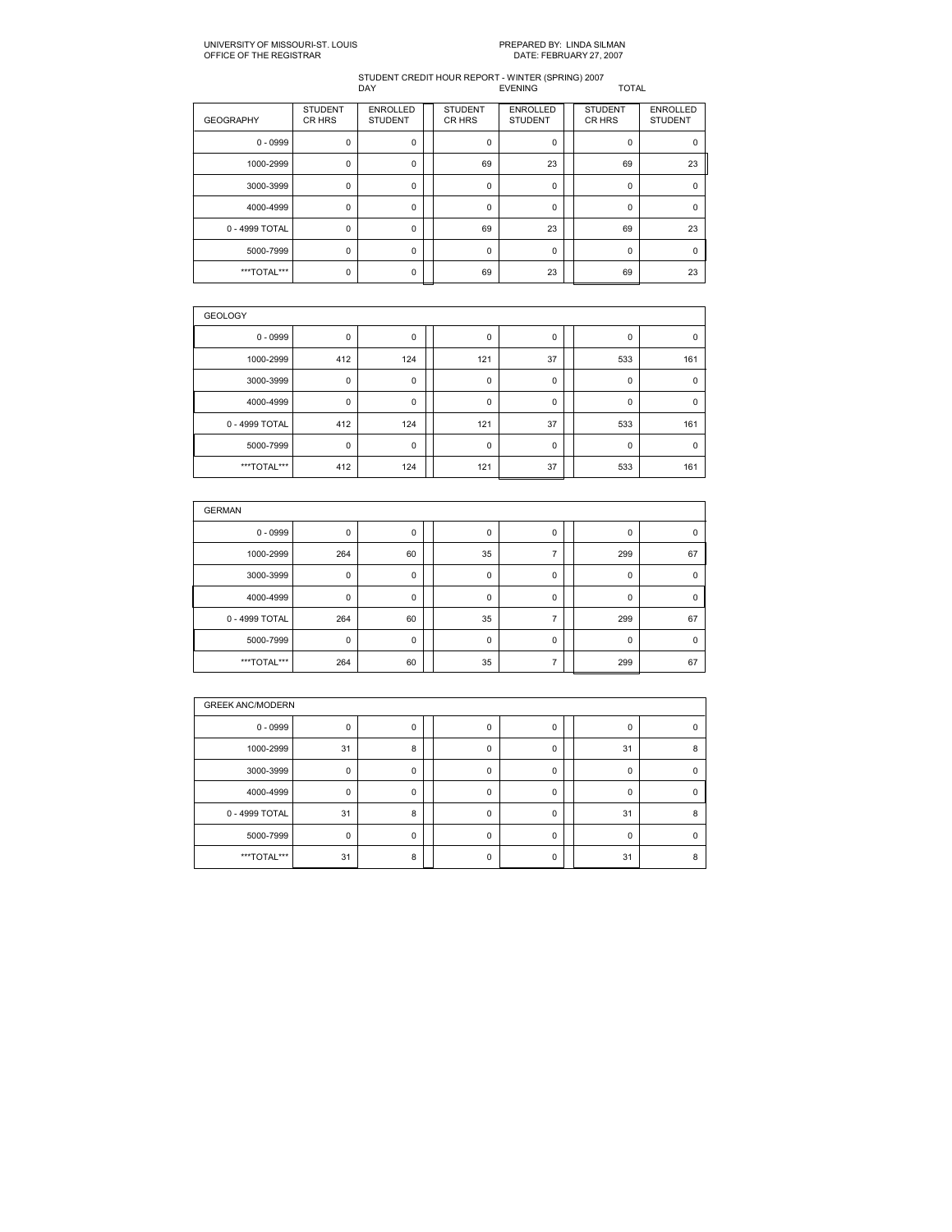| <b>HISTORY</b> | <b>STUDENT</b><br>CR HRS | <b>ENROLLED</b><br><b>STUDENT</b> | <b>STUDENT</b><br>CR HRS | <b>ENROLLED</b><br><b>STUDENT</b> | <b>STUDENT</b><br>CR HRS | <b>ENROLLED</b><br><b>STUDENT</b> |
|----------------|--------------------------|-----------------------------------|--------------------------|-----------------------------------|--------------------------|-----------------------------------|
| $0 - 0999$     | 0                        | 0                                 | 0                        | 0                                 | 0                        | 0                                 |
| 1000-2999      | 1008                     | 336                               | 195                      | 65                                | 1203                     | 401                               |
| 3000-3999      | 555                      | 185                               | 201                      | 67                                | 756                      | 252                               |
| 4000-4999      | 163                      | 57                                | 60                       | 12                                | 223                      | 69                                |
| 0 - 4999 TOTAL | 1726                     | 578                               | 456                      | 144                               | 2182                     | 722                               |
| 5000-7999      | 469                      | 134                               | 0                        | 0                                 | 469                      | 134                               |
| ***TOTAL***    | 2195                     | 712                               | 456                      | 144                               | 2651                     | 856                               |

| <b>HONORS</b>  |      |             |  |             |   |  |      |             |  |  |  |
|----------------|------|-------------|--|-------------|---|--|------|-------------|--|--|--|
| $0 - 0999$     | 0    | $\mathbf 0$ |  | 0           | 0 |  | 0    | $\Omega$    |  |  |  |
| 1000-2999      | 1194 | 398         |  | 0           | 0 |  | 1194 | 398         |  |  |  |
| 3000-3999      | 435  | 145         |  | 0           | 0 |  | 435  | 145         |  |  |  |
| 4000-4999      | 130  | 61          |  | $\mathbf 0$ | 0 |  | 130  | 61          |  |  |  |
| 0 - 4999 TOTAL | 1759 | 604         |  | 0           | 0 |  | 1759 | 604         |  |  |  |
| 5000-7999      |      |             |  |             |   |  | 0    | $\mathbf 0$ |  |  |  |
| ***TOTAL***    | 1759 | 604         |  | 0           | 0 |  | 1759 | 604         |  |  |  |

| <b>INTERDISCIPLINARY</b> |             |   |          |          |          |   |
|--------------------------|-------------|---|----------|----------|----------|---|
| $0 - 0999$               |             |   |          |          | Ω        |   |
| 1000-2999                |             |   |          |          | 0        |   |
| 3000-3999                |             |   |          |          | 0        | n |
| 4000-4999                |             |   |          |          | 0        | n |
| 0 - 4999 TOTAL           | $\mathbf 0$ | 0 | 0        | 0        | 0        |   |
| 5000-7999                |             |   |          |          | $\Omega$ |   |
| ***TOTAL***              | 0           | 0 | $\Omega$ | $\Omega$ | n        |   |

| <b>ITALIAN</b> |             |   |   |          |             |   |
|----------------|-------------|---|---|----------|-------------|---|
| $0 - 0999$     |             |   |   |          | 0           |   |
| 1000-2999      |             |   |   |          | $\Omega$    |   |
| 3000-3999      |             |   |   |          | $\mathbf 0$ | n |
| 4000-4999      |             |   |   |          | $\mathbf 0$ | n |
| 0 - 4999 TOTAL | $\mathbf 0$ | 0 | O | 0        | $\Omega$    |   |
| 5000-7999      |             |   |   |          | $\Omega$    |   |
| ***TOTAL***    | $\Omega$    | 0 | O | $\Omega$ | $\Omega$    |   |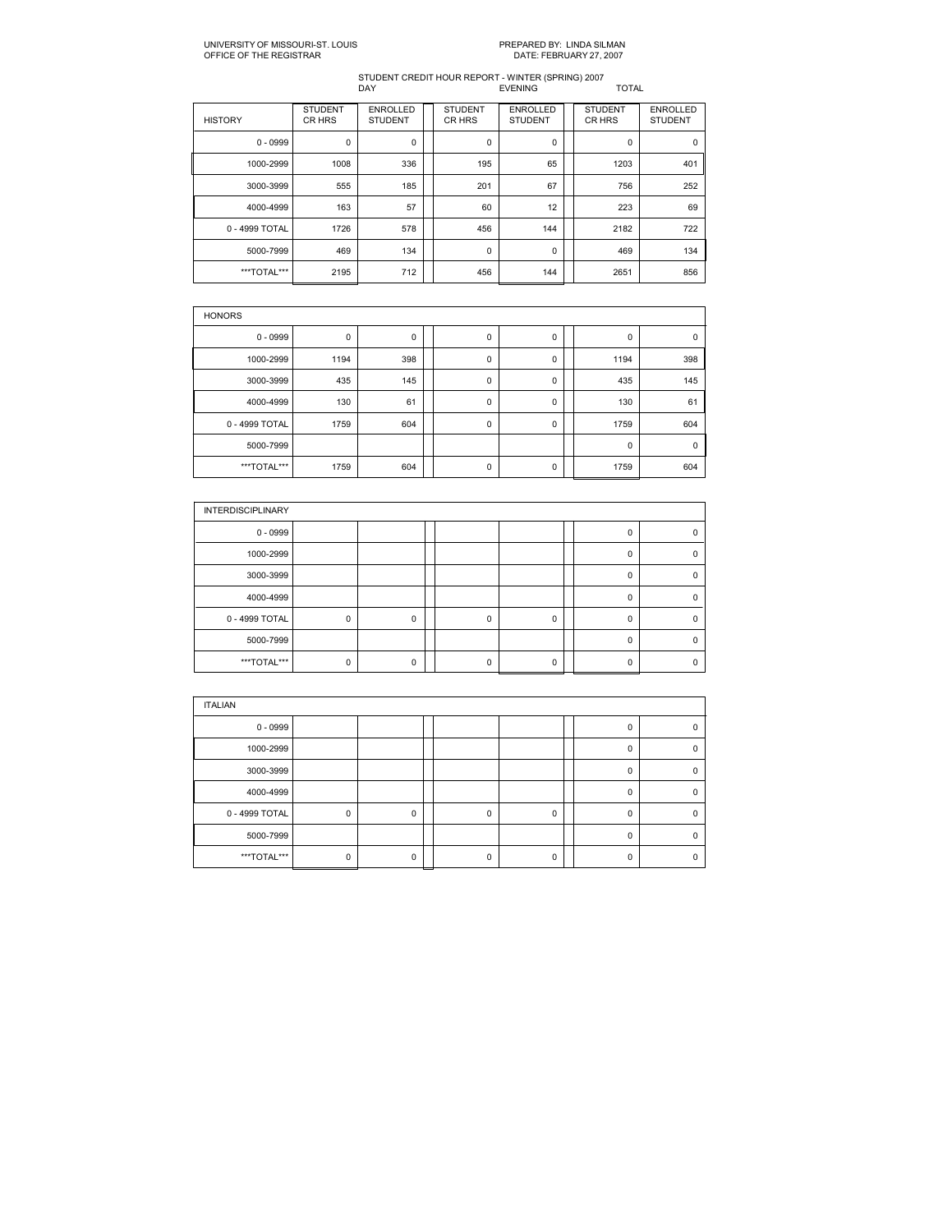| <b>JAPANESE</b> | <b>STUDENT</b><br>CR HRS | <b>ENROLLED</b><br><b>STUDENT</b> | <b>STUDENT</b><br>CR HRS | <b>ENROLLED</b><br><b>STUDENT</b> | <b>STUDENT</b><br>CR HRS | <b>ENROLLED</b><br><b>STUDENT</b> |
|-----------------|--------------------------|-----------------------------------|--------------------------|-----------------------------------|--------------------------|-----------------------------------|
| $0 - 0999$      | 0                        | 0                                 | $\mathbf 0$              | 0                                 | 0                        | 0                                 |
| 1000-2999       | 155                      | 32                                | $\mathbf 0$              | 0                                 | 155                      | 32                                |
| 3000-3999       | 15                       | 5                                 | $\mathbf 0$              | 0                                 | 15                       | 5                                 |
| 4000-4999       | $\mathbf 0$              | $\Omega$                          | $\mathbf 0$              | 0                                 | $\Omega$                 | $\Omega$                          |
| 0 - 4999 TOTAL  | 170                      | 37                                | 0                        | 0                                 | 170                      | 37                                |
| 5000-7999       | 0                        | $\Omega$                          | $\Omega$                 | 0                                 | $\Omega$                 | $\Omega$                          |
| ***TOTAL***     | 170                      | 37                                | 0                        | 0                                 | 170                      | 37                                |

| LATIN          |             |    |  |             |             |  |              |             |  |  |  |  |
|----------------|-------------|----|--|-------------|-------------|--|--------------|-------------|--|--|--|--|
| $0 - 0999$     | $\mathbf 0$ | 0  |  | 0           | $\mathbf 0$ |  | $\Omega$     | $\Omega$    |  |  |  |  |
| 1000-2999      | 75          | 15 |  | 0           | 0           |  | 75           | 15          |  |  |  |  |
| 3000-3999      | $\mathbf 0$ | 0  |  | $\mathbf 0$ | 0           |  | 0            | $\Omega$    |  |  |  |  |
| 4000-4999      | $\mathbf 0$ | 0  |  | $\mathbf 0$ | $\mathbf 0$ |  | $\mathbf{0}$ | $\Omega$    |  |  |  |  |
| 0 - 4999 TOTAL | 75          | 15 |  | 0           | 0           |  | 75           | 15          |  |  |  |  |
| 5000-7999      | 0           | 0  |  | $\mathbf 0$ | 0           |  | 0            | $\mathbf 0$ |  |  |  |  |
| ***TOTAL***    | 75          | 15 |  | $\mathbf 0$ | $\mathbf 0$ |  | 75           | 15          |  |  |  |  |

| <b>MATHEMATICS</b> |      |      |  |             |     |  |      |      |  |  |  |
|--------------------|------|------|--|-------------|-----|--|------|------|--|--|--|
| $0 - 0999$         | 120  | 40   |  | 33          | 11  |  | 153  | 51   |  |  |  |
| 1000-2999          | 3350 | 1068 |  | 1558        | 471 |  | 4908 | 1539 |  |  |  |
| 3000-3999          | 48   | 16   |  | 42          | 14  |  | 90   | 30   |  |  |  |
| 4000-4999          | 168  | 56   |  | 195         | 65  |  | 363  | 121  |  |  |  |
| 0 - 4999 TOTAL     | 3686 | 1180 |  | 1828        | 561 |  | 5514 | 1741 |  |  |  |
| 5000-7999          | 95   | 32   |  | $\mathbf 0$ | 0   |  | 95   | 32   |  |  |  |
| ***TOTAL***        | 3781 | 1212 |  | 1828        | 561 |  | 5609 | 1773 |  |  |  |

| <b>MEDIA</b>   |      |     |             |   |             |             |
|----------------|------|-----|-------------|---|-------------|-------------|
| $0 - 0999$     | 0    | 0   | 0           | 0 | 0           | $\mathbf 0$ |
| 1000-2999      | 864  | 288 | 0           | 0 | 864         | 288         |
| 3000-3999      | 171  | 57  | $\mathbf 0$ | 0 | 171         | 57          |
| 4000-4999      | 0    | 0   | $\mathbf 0$ | 0 | $\mathbf 0$ | $\mathbf 0$ |
| 0 - 4999 TOTAL | 1035 | 345 | $\mathbf 0$ | 0 | 1035        | 345         |
| 5000-7999      | 0    | 0   | $\mathbf 0$ | 0 | $\mathbf 0$ | $\mathbf 0$ |
| ***TOTAL***    | 1035 | 345 | 0           | 0 | 1035        | 345         |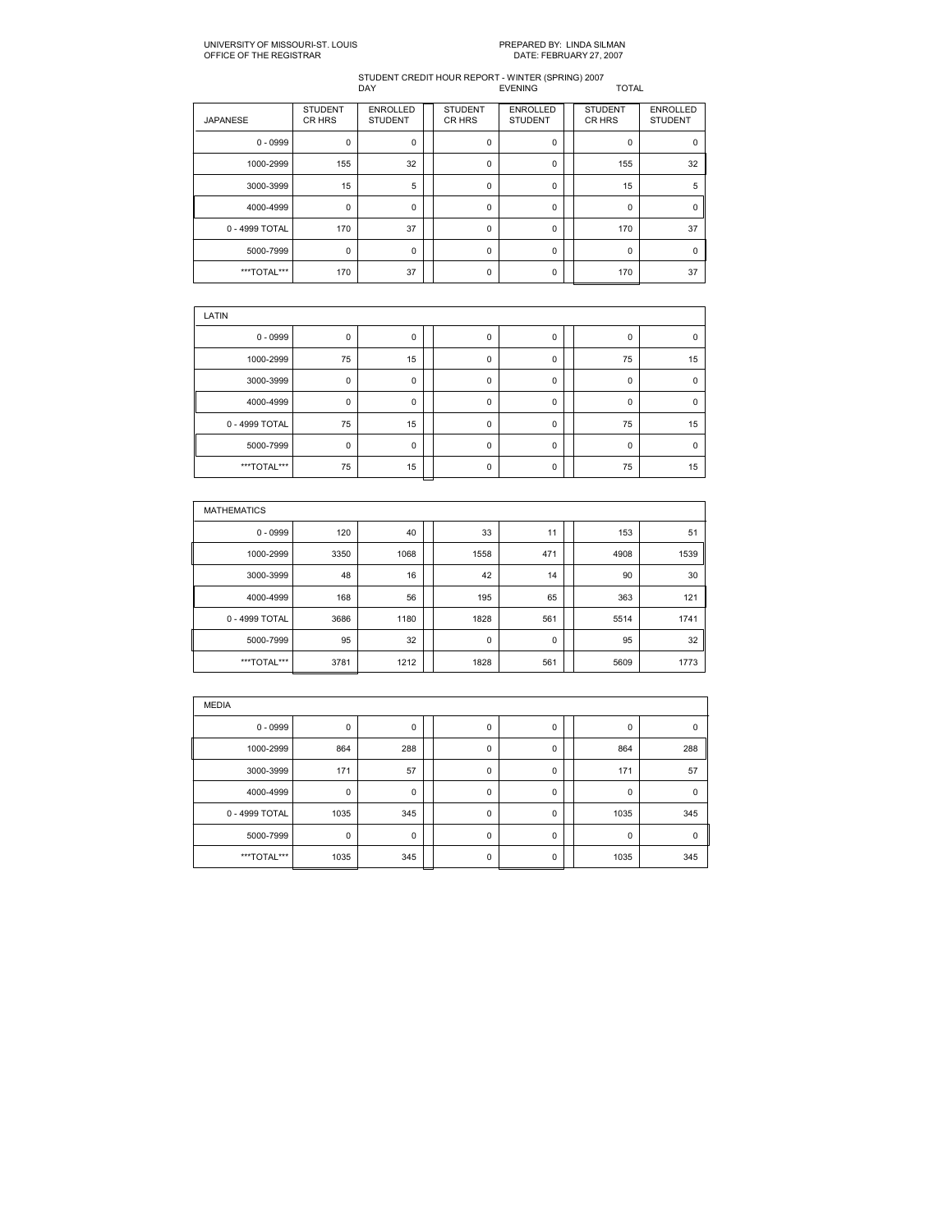# PREPARED BY: LINDA SILMAN<br>DATE: FEBRUARY 27, 2007

| <b>MUSIC EDUC</b> | <b>STUDENT</b><br>CR HRS | <b>ENROLLED</b><br><b>STUDENT</b> | <b>STUDENT</b><br>CR HRS | <b>ENROLLED</b><br><b>STUDENT</b> | <b>STUDENT</b><br>CR HRS | <b>ENROLLED</b><br><b>STUDENT</b> |
|-------------------|--------------------------|-----------------------------------|--------------------------|-----------------------------------|--------------------------|-----------------------------------|
| $0 - 0999$        | 0                        | 0                                 | $\mathbf 0$              | 0                                 | 0                        | $\mathbf 0$                       |
| 1000-2999         | $\mathbf 0$              | $\Omega$                          | $\Omega$                 | 0                                 | $\Omega$                 | $\Omega$                          |
| 3000-3999         | 193                      | 78                                | 69                       | 23                                | 262                      | 101                               |
| 4000-4999         | $\mathbf 0$              | 0                                 | $\mathbf 0$              | 0                                 | 0                        | $\Omega$                          |
| 0 - 4999 TOTAL    | 193                      | 78                                | 69                       | 23                                | 262                      | 101                               |
| 5000-7999         | 111                      | 39                                | $\mathbf 0$              | 0                                 | 111                      | 39                                |
| ***TOTAL***       | 304                      | 117                               | 69                       | 23                                | 373                      | 140                               |

| <b>MUSIC HISTORY</b> |     |     |  |    |    |  |             |             |  |  |  |
|----------------------|-----|-----|--|----|----|--|-------------|-------------|--|--|--|
| $0 - 0999$           | 0   | 0   |  | 0  | 0  |  | 0           | 0           |  |  |  |
| 1000-2999            | 897 | 299 |  | 51 | 17 |  | 948         | 316         |  |  |  |
| 3000-3999            | 0   | 0   |  | 0  | 0  |  | $\mathbf 0$ | $\mathbf 0$ |  |  |  |
| 4000-4999            | 23  | 8   |  | 0  | 0  |  | 23          | 8           |  |  |  |
| 0 - 4999 TOTAL       | 920 | 307 |  | 51 | 17 |  | 971         | 324         |  |  |  |
| 5000-7999            | 0   | 0   |  | 0  | 0  |  | 0           | 0           |  |  |  |
| ***TOTAL***          | 920 | 307 |  | 51 | 17 |  | 971         | 324         |  |  |  |

| <b>PEDAGOGY</b> |    |          |  |   |   |  |          |          |  |  |  |  |
|-----------------|----|----------|--|---|---|--|----------|----------|--|--|--|--|
| $0 - 0999$      | 0  | 0        |  | 0 | 0 |  | 0        | $\Omega$ |  |  |  |  |
| 1000-2999       | 38 | 19       |  | 0 | 0 |  | 38       | 19       |  |  |  |  |
| 3000-3999       | 0  | 0        |  | 0 | 0 |  | $\Omega$ | $\Omega$ |  |  |  |  |
| 4000-4999       | 0  | $\Omega$ |  | 0 | 0 |  | 0        | $\Omega$ |  |  |  |  |
| 0 - 4999 TOTAL  | 38 | 19       |  | 0 | 0 |  | 38       | 19       |  |  |  |  |
| 5000-7999       |    |          |  | 0 | 0 |  |          |          |  |  |  |  |
| ***TOTAL***     | 39 | 20       |  | 0 | 0 |  | 39       | 20       |  |  |  |  |

| PHILOSOPHY     |      |             |  |     |     |  |      |      |  |  |  |  |
|----------------|------|-------------|--|-----|-----|--|------|------|--|--|--|--|
| $0 - 0999$     | 0    | $\mathbf 0$ |  | 0   | 0   |  | 0    | 0    |  |  |  |  |
| 1000-2999      | 2247 | 749         |  | 444 | 148 |  | 2691 | 897  |  |  |  |  |
| 3000-3999      | 177  | 59          |  | 90  | 30  |  | 267  | 89   |  |  |  |  |
| 4000-4999      | 171  | 57          |  | 24  | 8   |  | 195  | 65   |  |  |  |  |
| 0 - 4999 TOTAL | 2595 | 865         |  | 558 | 186 |  | 3153 | 1051 |  |  |  |  |
| 5000-7999      | 210  | 70          |  | 0   | 0   |  | 210  | 70   |  |  |  |  |
| ***TOTAL***    | 2805 | 935         |  | 558 | 186 |  | 3363 | 1121 |  |  |  |  |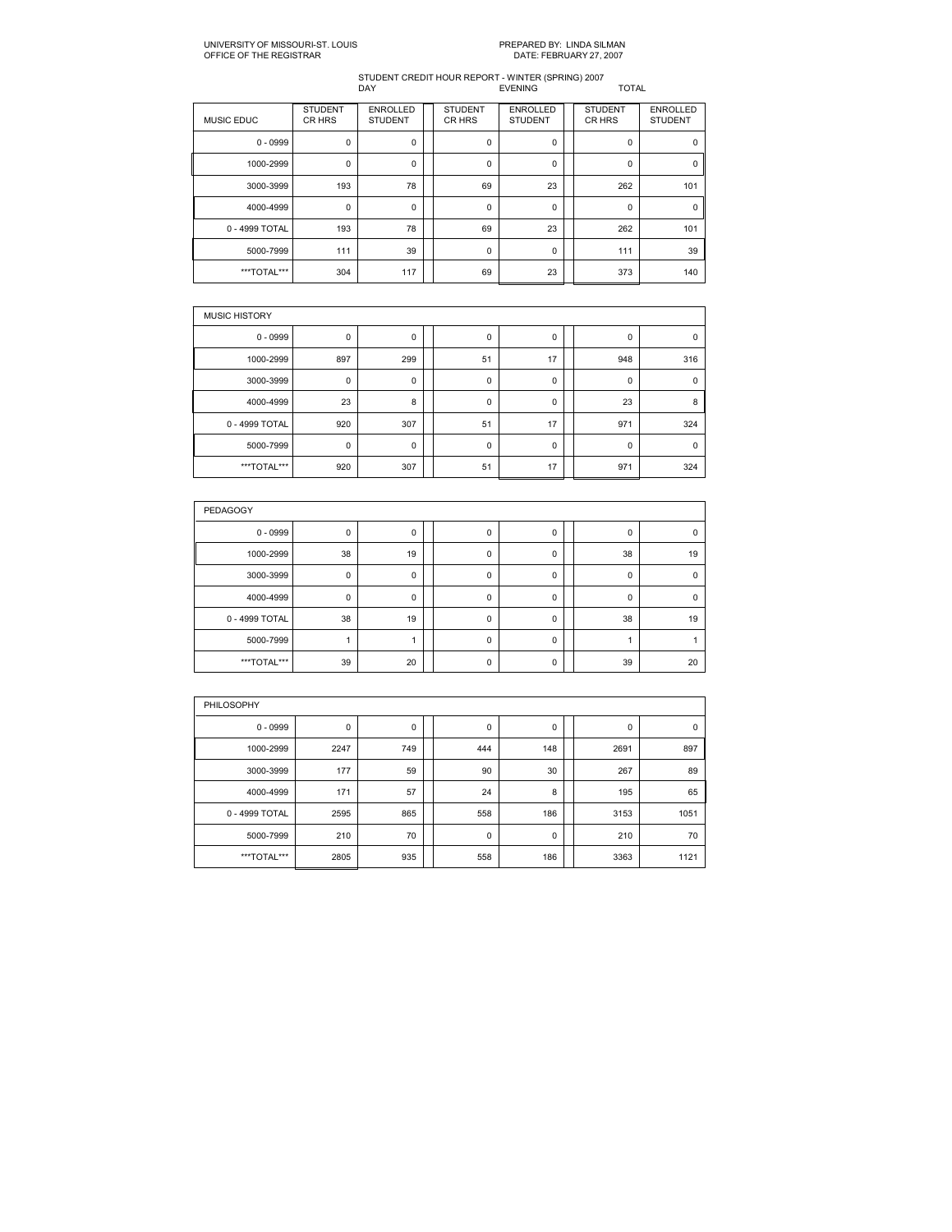# PREPARED BY: LINDA SILMAN<br>DATE: FEBRUARY 27, 2007

| lo<br><b>PHYSICS</b> | <b>STUDENT</b><br>CR HRS | <b>ENROLLED</b><br><b>STUDENT</b> | <b>STUDENT</b><br>CR HRS | <b>ENROLLED</b><br><b>STUDENT</b> | <b>STUDENT</b><br>CR HRS | <b>ENROLLED</b><br><b>STUDENT</b> |
|----------------------|--------------------------|-----------------------------------|--------------------------|-----------------------------------|--------------------------|-----------------------------------|
| $0 - 0999$           | 0                        | 0                                 | 0                        | 0                                 | $\mathbf 0$              | 0                                 |
| 1000-2999            | 701                      | 156                               | 227                      | 54                                | 928                      | 210                               |
| 3000-3999            | 27                       | 11                                | 18                       | 6                                 | 45                       | 17                                |
| 4000-4999            | 87                       | 29                                | 39                       | 13                                | 126                      | 42                                |
| 0 - 4999 TOTAL       | 815                      | 196                               | 284                      | 73                                | 1099                     | 269                               |
| 5000-7999            | 86                       | 29                                | 0                        | 0                                 | 86                       | 29                                |
| ***TOTAL***          | 901                      | 225                               | 284                      | 73                                | 1185                     | 298                               |

| POLITICAL SCIENCE |             |     |             |                |      |             |
|-------------------|-------------|-----|-------------|----------------|------|-------------|
| $0 - 0999$        | $\mathbf 0$ | 0   | $\mathbf 0$ | 0              | 0    | $\mathbf 0$ |
| 1000-2999         | 1293        | 431 | 312         | 104            | 1605 | 535         |
| 3000-3999         | 532         | 177 | 51          | 17             | 583  | 194         |
| 4000-4999         | 24          | 24  | 21          | $\overline{ }$ | 45   | 31          |
| 0 - 4999 TOTAL    | 1849        | 632 | 384         | 128            | 2233 | 760         |
| 5000-7999         | 237         | 83  | $\mathbf 0$ | 0              | 237  | 83          |
| ***TOTAL***       | 2086        | 715 | 384         | 128            | 2470 | 843         |

| <b>PRACTICUM</b> |     |                |   |   |     |    |
|------------------|-----|----------------|---|---|-----|----|
| $0 - 0999$       | 0   | 0              | 0 | 0 | 0   | 0  |
| 1000-2999        | 97  | 77             | 0 | 0 | 97  | 77 |
| 3000-3999        | 9   | 5              | 0 | 0 | 9   | 5  |
| 4000-4999        | 9   | $\overline{4}$ | 0 | 0 | 9   | 4  |
| 0 - 4999 TOTAL   | 115 | 86             | 0 | 0 | 115 | 86 |
| 5000-7999        | 18  | 6              | 0 | 0 | 18  | 6  |
| ***TOTAL***      | 133 | 92             | 0 | 0 | 133 | 92 |

| <b>PSYCHOLOGY</b> |      |      |  |     |     |  |      |             |  |  |  |
|-------------------|------|------|--|-----|-----|--|------|-------------|--|--|--|
| $0 - 0999$        | 0    | 0    |  | 0   | 0   |  | 0    | $\mathbf 0$ |  |  |  |
| 1000-2999         | 3059 | 1034 |  | 489 | 163 |  | 3548 | 1197        |  |  |  |
| 3000-3999         | 319  | 109  |  | 93  | 31  |  | 412  | 140         |  |  |  |
| 4000-4999         | 368  | 126  |  | 195 | 65  |  | 563  | 191         |  |  |  |
| 0 - 4999 TOTAL    | 3746 | 1269 |  | 777 | 259 |  | 4523 | 1528        |  |  |  |
| 5000-7999         | 456  | 183  |  | 0   | 0   |  | 456  | 183         |  |  |  |
| ***TOTAL***       | 4202 | 1452 |  | 777 | 259 |  | 4979 | 1711        |  |  |  |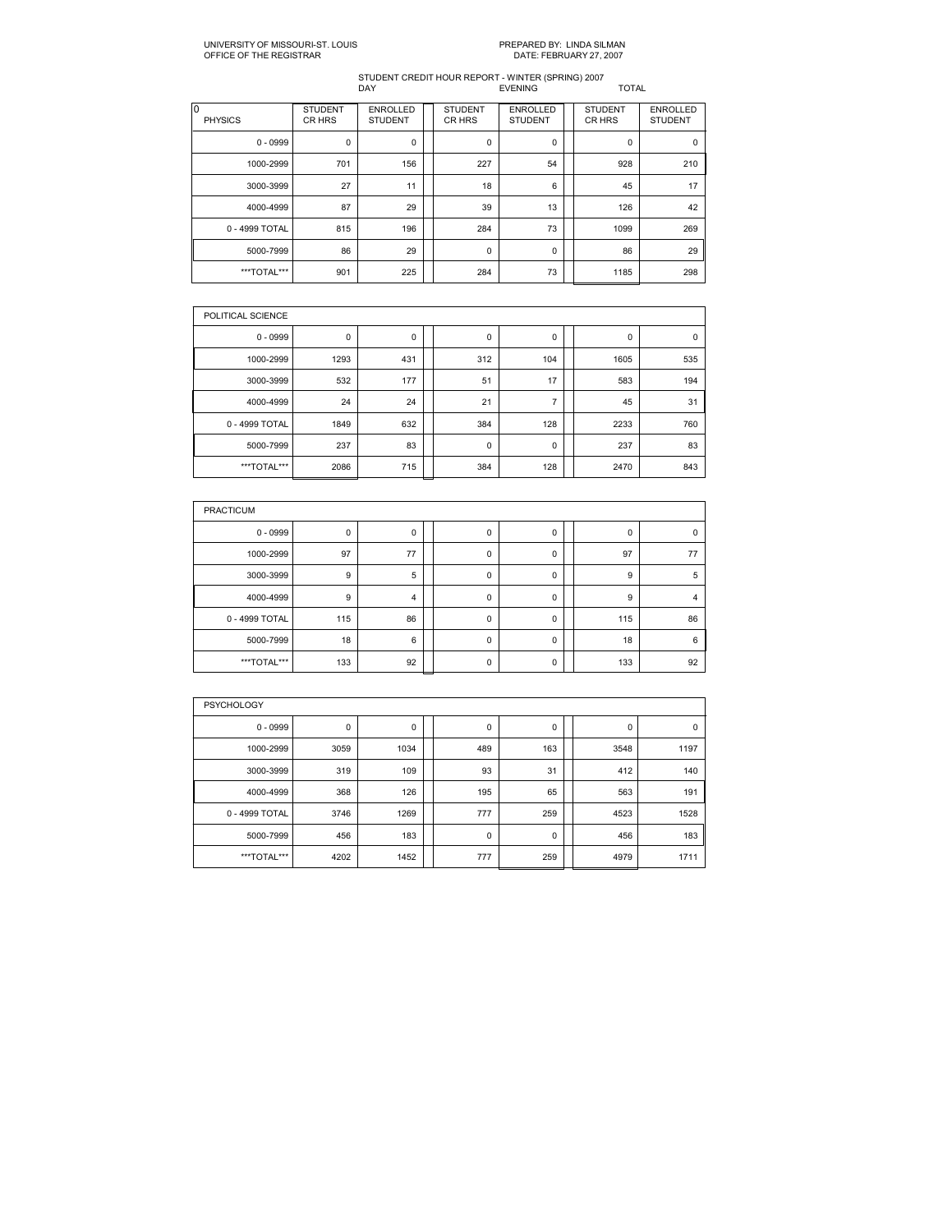# PREPARED BY: LINDA SILMAN<br>DATE: FEBRUARY 27, 2007

## SCHOOL OF STUDENT CREDIT HOUR REPORT WINTER (SPRING) 2007 SOCIAL WELFARE DAY EVENING TOTAL

| <b>SOCIAL WORK</b> | <b>STUDENT</b><br>CR HRS | <b>ENROLLED</b><br><b>STUDENT</b> | <b>STUDENT</b><br>CR HRS | <b>ENROLLED</b><br><b>STUDENT</b> | <b>STUDENT</b><br>CR HRS | <b>ENROLLED</b><br><b>STUDENT</b> |
|--------------------|--------------------------|-----------------------------------|--------------------------|-----------------------------------|--------------------------|-----------------------------------|
| $0 - 0999$         | 0                        | 0                                 | $\mathbf 0$              | 0                                 | $\mathbf 0$              | $\mathbf 0$                       |
| 1000-2999          | 261                      | 105                               | 12                       | 4                                 | 273                      | 109                               |
| 3000-3999          | 408                      | 136                               | 231                      | 77                                | 639                      | 213                               |
| 4000-4999          | 301                      | 111                               | 376                      | 126                               | 677                      | 237                               |
| 0 - 4999 TOTAL     | 970                      | 352                               | 619                      | 207                               | 1589                     | 559                               |
| 5000-7999          | 684                      | 210                               | 0                        | 0                                 | 684                      | 210                               |
| ***TOTAL***        | 1654                     | 562                               | 619                      | 207                               | 2273                     | 769                               |

| <b>SOCIOLOGY</b> |      |     |  |             |     |  |      |             |  |  |  |  |
|------------------|------|-----|--|-------------|-----|--|------|-------------|--|--|--|--|
| $0 - 0999$       | 0    | 0   |  | $\mathbf 0$ | 0   |  | 0    | $\mathbf 0$ |  |  |  |  |
| 1000-2999        | 858  | 286 |  | 120         | 40  |  | 978  | 326         |  |  |  |  |
| 3000-3999        | 312  | 104 |  | 96          | 32  |  | 408  | 136         |  |  |  |  |
| 4000-4999        | 118  | 40  |  | 94          | 32  |  | 212  | 72          |  |  |  |  |
| 0 - 4999 TOTAL   | 1288 | 430 |  | 310         | 104 |  | 1598 | 534         |  |  |  |  |
| 5000-7999        | 33   | 11  |  | 0           | 0   |  | 33   | 11          |  |  |  |  |
| ***TOTAL***      | 1321 | 441 |  | 310         | 104 |  | 1631 | 545         |  |  |  |  |

| <b>SPANISH</b> |      |     |  |     |     |  |             |             |  |  |  |  |
|----------------|------|-----|--|-----|-----|--|-------------|-------------|--|--|--|--|
| $0 - 0999$     | 0    | 0   |  | 0   | 0   |  | 0           | $\mathbf 0$ |  |  |  |  |
| 1000-2999      | 1370 | 322 |  | 445 | 103 |  | 1815        | 425         |  |  |  |  |
| 3000-3999      | 156  | 52  |  | 0   | 0   |  | 156         | 52          |  |  |  |  |
| 4000-4999      | 75   | 25  |  | 0   | 0   |  | 75          | 25          |  |  |  |  |
| 0 - 4999 TOTAL | 1601 | 399 |  | 445 | 103 |  | 2046        | 502         |  |  |  |  |
| 5000-7999      | 0    | 0   |  | 0   | 0   |  | $\mathbf 0$ | $\Omega$    |  |  |  |  |
| ***TOTAL***    | 1601 | 399 |  | 445 | 103 |  | 2046        | 502         |  |  |  |  |

| <b>STUDIO ART</b> |      |     |  |             |     |  |             |     |  |  |  |
|-------------------|------|-----|--|-------------|-----|--|-------------|-----|--|--|--|
| $0 - 0999$        | 0    | 0   |  | 0           | 0   |  | 0           | 0   |  |  |  |
| 1000-2999         | 1315 | 439 |  | 342         | 114 |  | 1657        | 553 |  |  |  |
| 3000-3999         | 256  | 85  |  | 72          | 24  |  | 328         | 109 |  |  |  |
| 4000-4999         | 144  | 48  |  | $\mathbf 0$ | 0   |  | 144         | 48  |  |  |  |
| 0 - 4999 TOTAL    | 1715 | 572 |  | 414         | 138 |  | 2129        | 710 |  |  |  |
| 5000-7999         | 0    | 0   |  | $\mathbf 0$ | 0   |  | $\mathbf 0$ | 0   |  |  |  |
| ***TOTAL***       | 1715 | 572 |  | 414         | 138 |  | 2129        | 710 |  |  |  |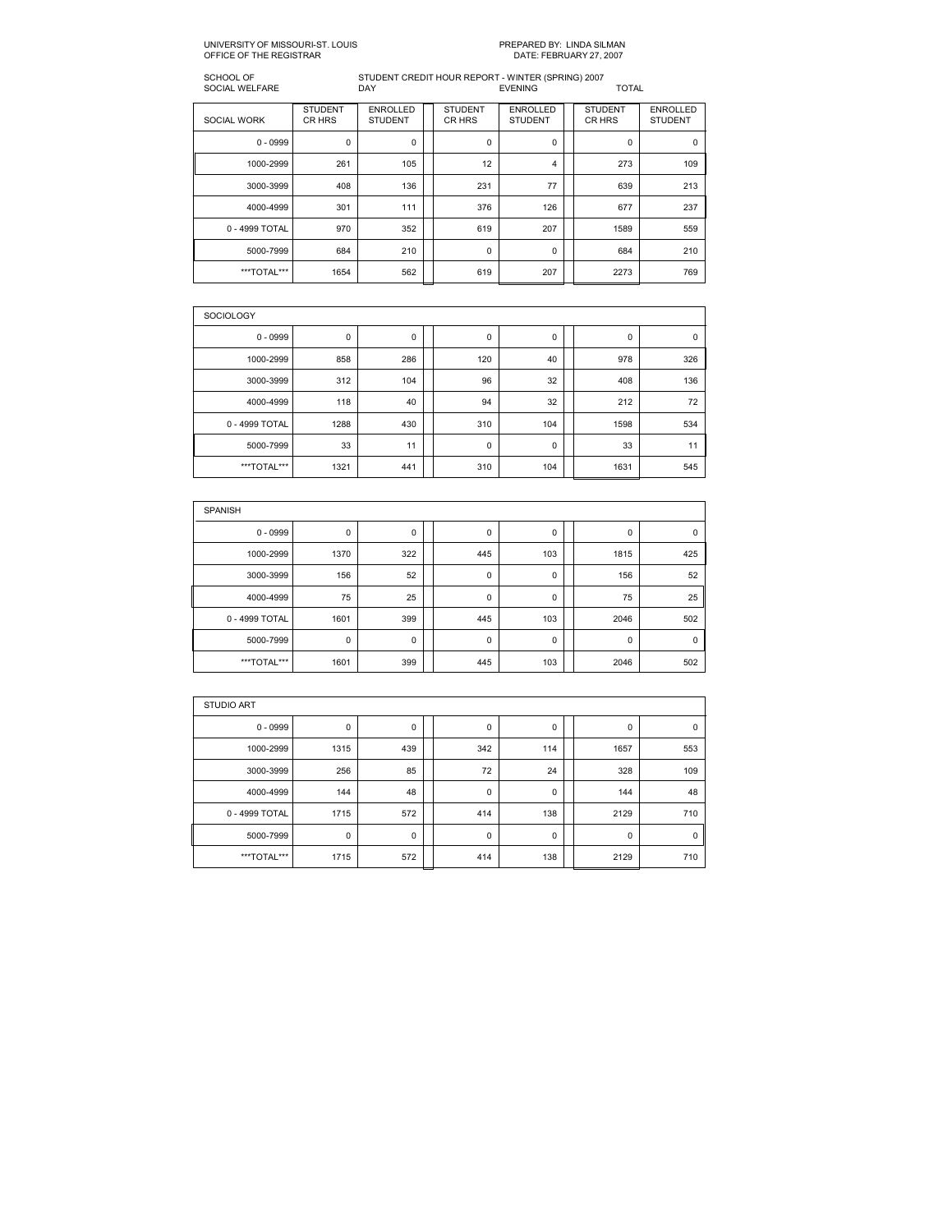# PREPARED BY: LINDA SILMAN<br>DATE: FEBRUARY 27, 2007

| <b>THEATRE</b> | <b>STUDENT</b><br>CR HRS | <b>ENROLLED</b><br><b>STUDENT</b> | <b>STUDENT</b><br>CR HRS | <b>ENROLLED</b><br><b>STUDENT</b> | <b>STUDENT</b><br>CR HRS | <b>ENROLLED</b><br><b>STUDENT</b> |
|----------------|--------------------------|-----------------------------------|--------------------------|-----------------------------------|--------------------------|-----------------------------------|
| $0 - 0999$     |                          |                                   |                          |                                   | $\Omega$                 |                                   |
| 1000-2999      |                          |                                   |                          |                                   | $\Omega$                 |                                   |
| 3000-3999      |                          |                                   |                          |                                   | $\Omega$                 |                                   |
| 4000-4999      |                          |                                   |                          |                                   | $\Omega$                 |                                   |
| 0 - 4999 TOTAL | 0                        | 0                                 | $\Omega$                 | 0                                 | 0                        |                                   |
| 5000-7999      |                          |                                   |                          |                                   | $\Omega$                 |                                   |
| ***TOTAL***    | 0                        | 0                                 | O                        | $\Omega$                          | O                        |                                   |

|                | THEATER AND DANCE |                |  |             |           |  |     |                |  |  |  |  |
|----------------|-------------------|----------------|--|-------------|-----------|--|-----|----------------|--|--|--|--|
| $0 - 0999$     | 0                 | $\mathbf 0$    |  | 0           | 0         |  | 0   | 0              |  |  |  |  |
| 1000-2999      | 496               | 180            |  | 90          | 30        |  | 586 | 210            |  |  |  |  |
| 3000-3999      | 111               | 39             |  | 0           | $\pmb{0}$ |  | 111 | 39             |  |  |  |  |
| 4000-4999      | 12                | $\overline{4}$ |  | $\mathbf 0$ | 0         |  | 12  | $\overline{4}$ |  |  |  |  |
| 0 - 4999 TOTAL | 619               | 223            |  | 90          | 30        |  | 709 | 253            |  |  |  |  |
| 5000-7999      | 0                 | 0              |  | 0           | 0         |  | 0   | 0              |  |  |  |  |
| ***TOTAL***    | 619               | 223            |  | 90          | 30        |  | 709 | 253            |  |  |  |  |

| THEORY & COMP  |                |     |   |   |     |     |
|----------------|----------------|-----|---|---|-----|-----|
| $0 - 0999$     | 0              | 0   | 0 | 0 | 0   | 0   |
| 1000-2999      | 165            | 83  | 0 | 0 | 165 | 83  |
| 3000-3999      | 79             | 27  | 0 | 0 | 79  | 27  |
| 4000-4999      | $\overline{4}$ | 3   | 0 | 0 | 4   | 3   |
| 0 - 4999 TOTAL | 248            | 113 | 0 | 0 | 248 | 113 |
| 5000-7999      | 0              | 0   | 0 | 0 | 0   |     |
| ***TOTAL***    | 248            | 113 | 0 | 0 | 248 | 113 |

|                | WMN GENDER STUDIES |    |  |             |    |  |     |             |  |  |  |  |
|----------------|--------------------|----|--|-------------|----|--|-----|-------------|--|--|--|--|
| $0 - 0999$     | 0                  | 0  |  | $\mathbf 0$ | 0  |  | 0   | $\mathbf 0$ |  |  |  |  |
| 1000-2999      | 111                | 37 |  | 30          | 10 |  | 141 | 47          |  |  |  |  |
| 3000-3999      | 9                  | 3  |  | 12          | 4  |  | 21  | 7           |  |  |  |  |
| 4000-4999      | 9                  | 3  |  | 30          | 10 |  | 39  | 13          |  |  |  |  |
| 0 - 4999 TOTAL | 129                | 43 |  | 72          | 24 |  | 201 | 67          |  |  |  |  |
| 5000-7999      | 24                 | 8  |  | 0           | 0  |  | 24  | 8           |  |  |  |  |
| ***TOTAL***    | 153                | 51 |  | 72          | 24 |  | 225 | 75          |  |  |  |  |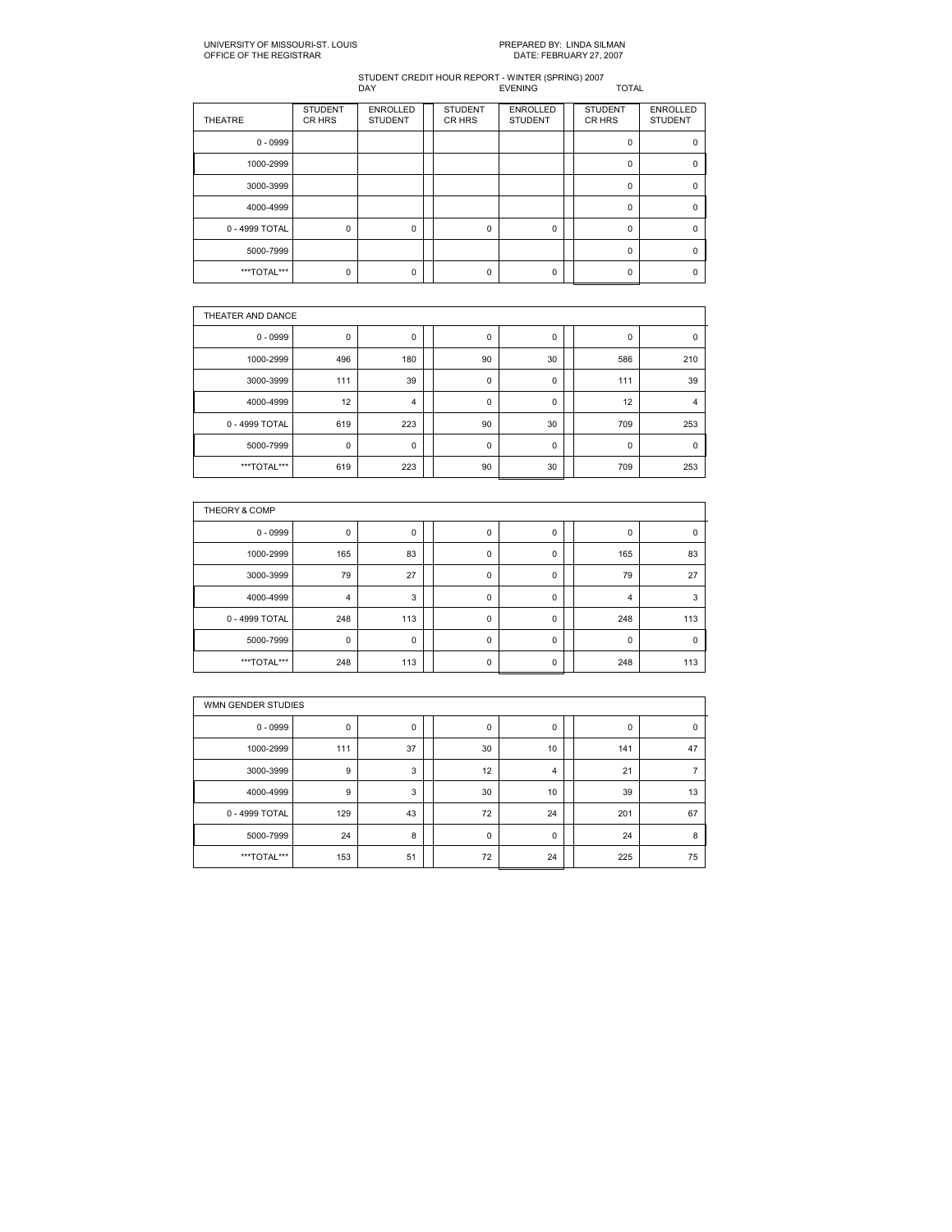## UNIVERSITY OF MISSOURIST. LOUIS PREPARED BY: LINDA SILMAN OFFICE OF THE REGISTRAR DATE: FEBRUARY 27, 2007

| <b>ACCOUNTING</b> |             |     |          |          |          |     |
|-------------------|-------------|-----|----------|----------|----------|-----|
| $0 - 0999$        | $\mathbf 0$ | 0   | $\Omega$ | 0        | 0        | U   |
| 1000-2999         | $\mathbf 0$ | 0   | 0        | 0        | 0        | 0   |
| 3000-3999         | $\mathbf 0$ | 0   | $\Omega$ | 0        | $\Omega$ | n   |
| 4000-4999         | $\mathbf 0$ | 0   | 0        | 0        | $\Omega$ |     |
| 0 - 4999 TOTAL    | $\mathbf 0$ | 0   | 0        | 0        | $\Omega$ | n   |
| 5000-7999         | 501         | 167 | $\Omega$ | $\Omega$ | 501      | 167 |
| ***TOTAL***       | 501         | 167 | $\Omega$ | 0        | 501      | 167 |

|                | <b>BUSINESS ADMINISTRATION</b> |      |  |             |      |  |       |      |  |  |  |  |
|----------------|--------------------------------|------|--|-------------|------|--|-------|------|--|--|--|--|
| $0 - 0999$     | 0                              | 0    |  | 0           | 0    |  | 0     | 0    |  |  |  |  |
| 1000-2999      | 2658                           | 886  |  | 918         | 306  |  | 3576  | 1192 |  |  |  |  |
| 3000-3999      | 7897                           | 2641 |  | 3439        | 1151 |  | 11336 | 3792 |  |  |  |  |
| 4000-4999      | 825                            | 497  |  | 723         | 297  |  | 1548  | 794  |  |  |  |  |
| 0 - 4999 TOTAL | 11380                          | 4024 |  | 5080        | 1754 |  | 16460 | 5778 |  |  |  |  |
| 5000-7999      | 851                            | 286  |  | $\mathbf 0$ | 0    |  | 851   | 286  |  |  |  |  |
| ***TOTAL***    | 12231                          | 4310 |  | 5080        | 1754 |  | 17311 | 6064 |  |  |  |  |

| <b>FINANCE</b> | <b>STUDENT</b><br>CR HRS | <b>ENROLLED</b><br><b>STUDENT</b> | <b>STUDENT</b><br>CR HRS | <b>ENROLLED</b><br><b>STUDENT</b> | <b>STUDENT</b><br>CR HRS | <b>ENROLLED</b><br><b>STUDENT</b> |
|----------------|--------------------------|-----------------------------------|--------------------------|-----------------------------------|--------------------------|-----------------------------------|
| $0 - 0999$     | $\mathbf 0$              | 0                                 | $\mathbf 0$              | 0                                 | 0                        | $\Omega$                          |
| 1000-2999      | $\mathbf 0$              | 0                                 | $\Omega$                 | 0                                 | $\Omega$                 | $\Omega$                          |
| 3000-3999      | $\mathbf 0$              | 0                                 | $\mathbf 0$              | 0                                 | 0                        | 0                                 |
| 4000-4999      | $\mathbf 0$              | $\Omega$                          | $\Omega$                 | $\Omega$                          | $\Omega$                 | $\Omega$                          |
| 0 - 4999 TOTAL | $\mathbf 0$              | 0                                 | $\Omega$                 | 0                                 | $\Omega$                 | $\Omega$                          |
| 5000-7999      | 390                      | 130                               | $\Omega$                 | 0                                 | 390                      | 130                               |
| ***TOTAL***    | 390                      | 130                               | $\Omega$                 | $\Omega$                          | 390                      | 130                               |

| <b>INFO SYSTEMS</b> | <b>STUDENT</b><br>CR HRS | <b>ENROLLED</b><br><b>STUDENT</b> | <b>STUDENT</b><br>CR HRS | <b>ENROLLED</b><br><b>STUDENT</b> | <b>STUDENT</b><br>CR HRS | <b>ENROLLED</b><br><b>STUDENT</b> |
|---------------------|--------------------------|-----------------------------------|--------------------------|-----------------------------------|--------------------------|-----------------------------------|
| $0 - 0999$          | 0                        | 0                                 | $\mathbf 0$              | $\mathbf 0$                       | $\mathbf 0$              | $\Omega$                          |
| 1000-2999           | 0                        | 0                                 | $\Omega$                 | $\Omega$                          | $\Omega$                 | $\Omega$                          |
| 3000-3999           | 0                        | 0                                 | 0                        | 0                                 | $\mathbf 0$              | 0                                 |
| 4000-4999           | 0                        | $\mathbf 0$                       | $\Omega$                 | $\Omega$                          | $\Omega$                 | $\Omega$                          |
| 0 - 4999 TOTAL      | 0                        | 0                                 | $\Omega$                 | $\Omega$                          | $\Omega$                 | $\Omega$                          |
| 5000-7999           | 480                      | 160                               | 0                        | 0                                 | 480                      | 160                               |
| ***TOTAL***         | 480                      | 160                               | $\Omega$                 | $\Omega$                          | 480                      | 160                               |

| LOG & OM       | <b>STUDENT</b><br>CR HRS | <b>ENROLLED</b><br><b>STUDENT</b> | <b>STUDENT</b><br>CR HRS | <b>ENROLLED</b><br><b>STUDENT</b> | <b>STUDENT</b><br>CR HRS | <b>ENROLLED</b><br><b>STUDENT</b> |
|----------------|--------------------------|-----------------------------------|--------------------------|-----------------------------------|--------------------------|-----------------------------------|
| $0 - 0999$     | 0                        | 0                                 | 0                        | 0                                 | $\mathbf 0$              |                                   |
| 1000-2999      | 0                        | 0                                 | $\Omega$                 | 0                                 | $\Omega$                 | 0                                 |
| 3000-3999      | 0                        | 0                                 | 0                        | 0                                 | 0                        | 0                                 |
| 4000-4999      | 0                        | 0                                 | $\Omega$                 | $\Omega$                          | $\Omega$                 | $\Omega$                          |
| 0 - 4999 TOTAL | 0                        | 0                                 | $\Omega$                 | 0                                 | $\Omega$                 | $\Omega$                          |
| 5000-7999      | 408                      | 136                               | $\Omega$                 | 0                                 | 408                      | 136                               |
| ***TOTAL***    | 408                      | 136                               | $\Omega$                 | $\Omega$                          | 408                      | 136                               |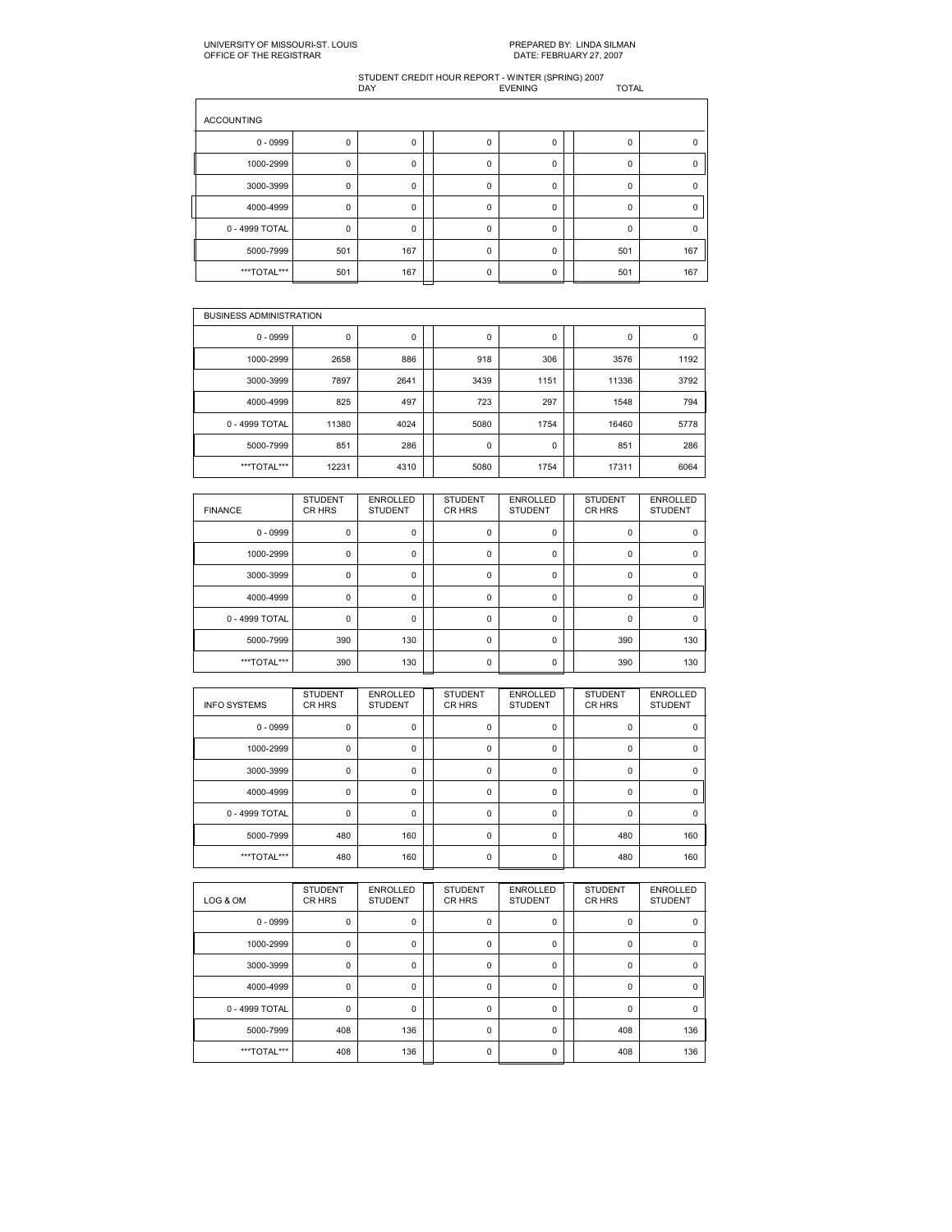|                                | UNIVERSITY OF MISSOURI-ST. LOUIS<br>PREPARED BY: LINDA SILMAN<br>OFFICE OF ADMISSIONS AND RECORDS<br>DATE: FEBRUARY 27, 2007 |                                                   |  |             |                |  |              |             |  |  |
|--------------------------------|------------------------------------------------------------------------------------------------------------------------------|---------------------------------------------------|--|-------------|----------------|--|--------------|-------------|--|--|
|                                |                                                                                                                              | STUDENT CREDIT HOUR REPORT - WINTER (SPRING) 2007 |  |             | <b>EVENING</b> |  |              |             |  |  |
| <b>MANAGEMENT</b>              |                                                                                                                              | <b>DAY</b>                                        |  |             |                |  | <b>TOTAL</b> |             |  |  |
| $0 - 0999$                     | $\mathbf 0$                                                                                                                  | $\mathbf 0$                                       |  | $\mathbf 0$ | $\mathbf 0$    |  | $\mathbf 0$  | $\mathbf 0$ |  |  |
| 1000-2999                      | 0                                                                                                                            | $\mathbf 0$                                       |  | 0           | $\mathbf 0$    |  | 0            | 0           |  |  |
| 3000-3999                      | 0                                                                                                                            | $\mathbf 0$                                       |  | 0           | $\mathbf 0$    |  | $\mathbf 0$  | 0           |  |  |
| 4000-4999                      | 0                                                                                                                            | $\mathbf 0$                                       |  | 0           | $\mathbf 0$    |  | $\mathbf 0$  | $\mathbf 0$ |  |  |
| 0 - 4999 TOTAL                 | $\mathbf 0$                                                                                                                  | $\mathbf 0$                                       |  | $\mathbf 0$ | $\mathbf 0$    |  | $\mathbf 0$  | $\mathbf 0$ |  |  |
| 5000-7999                      | 285                                                                                                                          | 95                                                |  | 0           | $\mathbf 0$    |  | 285          | 95          |  |  |
| ***TOTAL***                    | 285                                                                                                                          | 95                                                |  | 0           | $\mathbf 0$    |  | 285          | 95          |  |  |
|                                |                                                                                                                              |                                                   |  |             |                |  |              |             |  |  |
| MANAGEMENT INFORMATION SYSTEMS |                                                                                                                              |                                                   |  |             |                |  |              |             |  |  |
| $0 - 0999$                     |                                                                                                                              |                                                   |  |             |                |  | 0            | 0           |  |  |
| 1000-2999                      |                                                                                                                              |                                                   |  |             |                |  | 0            | 0           |  |  |
| 3000-3999                      |                                                                                                                              |                                                   |  |             |                |  | 0            | 0           |  |  |
| 4000-4999                      |                                                                                                                              |                                                   |  |             |                |  | 0            | $\mathbf 0$ |  |  |
| 0 - 4999 TOTAL                 | 0                                                                                                                            | 0                                                 |  | 0           | 0              |  | 0            | 0           |  |  |
| 5000-7999                      |                                                                                                                              |                                                   |  |             |                |  | 0            | 0           |  |  |
| ***TOTAL***                    | 0                                                                                                                            | 0                                                 |  | 0           | 0              |  | 0            | 0           |  |  |
| <b>MARKETING</b>               |                                                                                                                              |                                                   |  |             |                |  |              |             |  |  |
|                                |                                                                                                                              |                                                   |  |             |                |  |              |             |  |  |
| $0 - 0999$                     | 0                                                                                                                            | $\mathbf 0$                                       |  | 0           | $\mathbf 0$    |  | 0            | $\pmb{0}$   |  |  |
| 1000-2999                      | 0                                                                                                                            | $\mathbf 0$                                       |  | 0           | $\mathbf 0$    |  | 0            | 0           |  |  |
| 3000-3999                      | $\mathbf 0$                                                                                                                  | $\mathbf 0$                                       |  | 0           | $\mathbf 0$    |  | $\mathbf 0$  | $\mathbf 0$ |  |  |
| 4000-4999                      | $\mathbf 0$                                                                                                                  | $\mathbf 0$                                       |  | $\mathbf 0$ | $\mathbf 0$    |  | $\mathbf 0$  | $\mathbf 0$ |  |  |
| 0 - 4999 TOTAL                 | $\pmb{0}$                                                                                                                    | $\mathbf 0$                                       |  | 0           | $\mathbf 0$    |  | 0            | $\mathbf 0$ |  |  |
| 5000-7999                      | 297                                                                                                                          | 99                                                |  | $\mathbf 0$ | $\mathbf 0$    |  | 297          | 99          |  |  |

\*\*\*TOTAL\*\*\* 297 99 0 0 297 99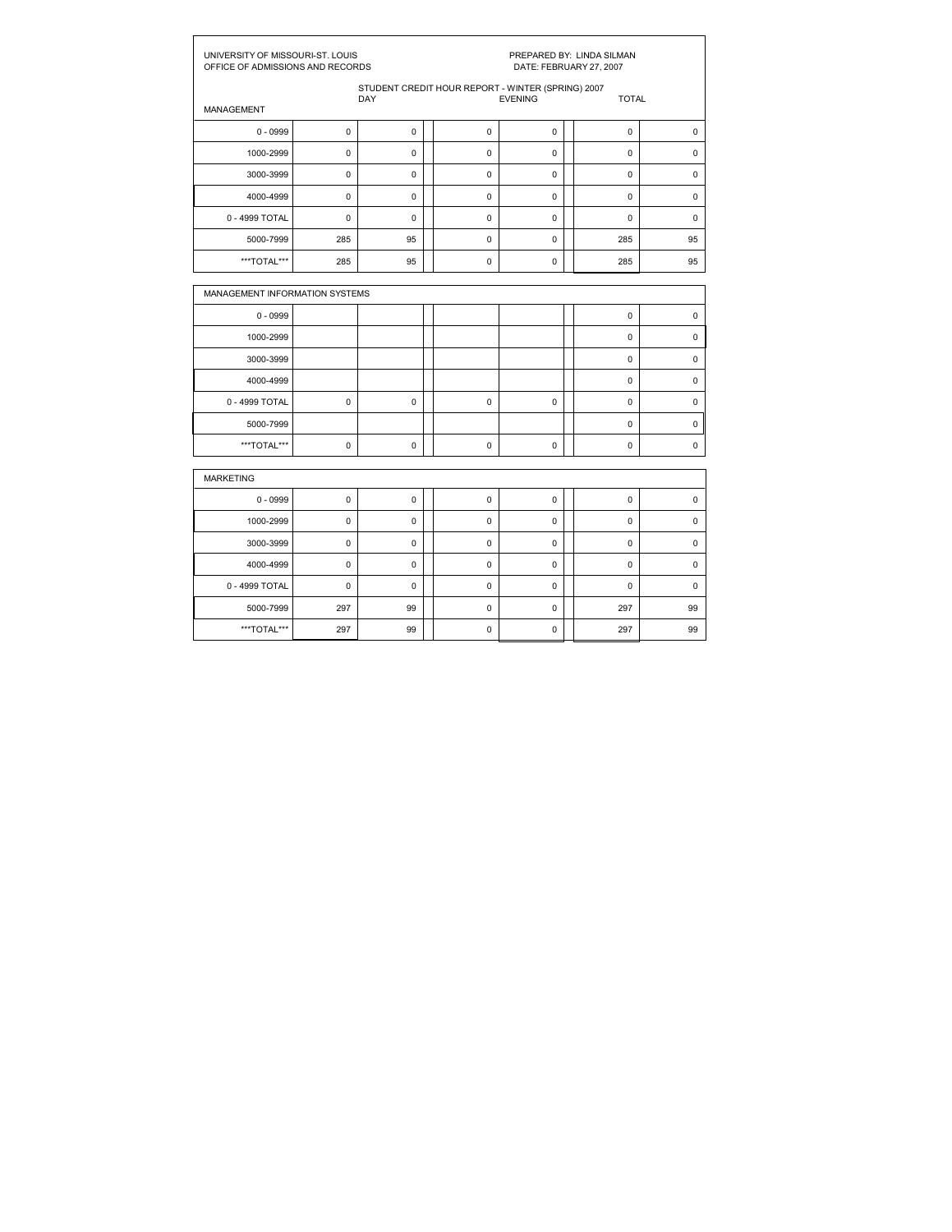# PREPARED BY: LINDA SILMAN<br>DATE: FEBRUARY 27, 2007

| <b>ADULT</b><br><b>EDUCATION</b> | <b>STUDENT</b><br>CR HRS | <b>ENROLLED</b><br><b>STUDENT</b> | <b>STUDENT</b><br>CR HRS | <b>ENROLLED</b><br><b>STUDENT</b> | <b>STUDENT</b><br>CR HRS | <b>ENROLLED</b><br><b>STUDENT</b> |
|----------------------------------|--------------------------|-----------------------------------|--------------------------|-----------------------------------|--------------------------|-----------------------------------|
| $0 - 0999$                       | 0                        | 0                                 | 0                        | 0                                 | 0                        | 0                                 |
| 1000-2999                        | 0                        | 0                                 | $\mathbf 0$              | 0                                 | $\Omega$                 | $\Omega$                          |
| 3000-3999                        | 0                        | 0                                 | 0                        | 0                                 | 0                        | 0                                 |
| 4000-4999                        | $\mathbf 0$              | $\Omega$                          | $\Omega$                 | 0                                 | $\Omega$                 | $\Omega$                          |
| 0 - 4999 TOTAL                   | $\mathbf 0$              | 0                                 | 0                        | 0                                 | $\Omega$                 | $\Omega$                          |
| 5000-7999                        | 274                      | 89                                | $\Omega$                 | 0                                 | 274                      | 89                                |
| ***TOTAL***                      | 274                      | 89                                | 0                        | 0                                 | 274                      | 89                                |

|                | <b>COUNSELOR EDUCATION</b> |     |  |          |          |  |          |     |  |  |  |  |
|----------------|----------------------------|-----|--|----------|----------|--|----------|-----|--|--|--|--|
| $0 - 0999$     | 0                          | 0   |  | 0        | 0        |  | 0        |     |  |  |  |  |
| 1000-2999      | 0                          | 0   |  | 0        | 0        |  | 0        | 0   |  |  |  |  |
| 3000-3999      | $\mathbf 0$                | 0   |  | 0        | 0        |  | 0        |     |  |  |  |  |
| 4000-4999      | $\mathbf 0$                | 0   |  | 0        | 0        |  | $\Omega$ | 0   |  |  |  |  |
| 0 - 4999 TOTAL | 0                          | 0   |  | 0        | 0        |  | 0        | 0   |  |  |  |  |
| 5000-7999      | 1024                       | 338 |  | $\Omega$ | 0        |  | 1024     | 338 |  |  |  |  |
| ***TOTAL***    | 1024                       | 338 |  | 0        | $\Omega$ |  | 1024     | 338 |  |  |  |  |

|                | EARLY CHILDHOOD EDUCATION |                |  |    |    |  |          |                |  |  |  |  |
|----------------|---------------------------|----------------|--|----|----|--|----------|----------------|--|--|--|--|
| $0 - 0999$     | 0                         | 0              |  | 0  | 0  |  | 0        | 0              |  |  |  |  |
| 1000-2999      | 0                         | $\mathbf 0$    |  | 0  | 0  |  | $\Omega$ | $\Omega$       |  |  |  |  |
| 3000-3999      | 39                        | 21             |  | 26 | 13 |  | 65       | 34             |  |  |  |  |
| 4000-4999      | 189                       | 37             |  | 0  | 0  |  | 189      | 37             |  |  |  |  |
| 0 - 4999 TOTAL | 228                       | 58             |  | 26 | 13 |  | 254      | 71             |  |  |  |  |
| 5000-7999      | 6                         | $\overline{2}$ |  | 0  | 0  |  | 6        | $\overline{2}$ |  |  |  |  |
| ***TOTAL***    | 234                       | 60             |  | 26 | 13 |  | 260      | 73             |  |  |  |  |

| <b>EDUCATION</b> |             |     |  |   |   |  |     |             |  |  |  |  |
|------------------|-------------|-----|--|---|---|--|-----|-------------|--|--|--|--|
| $0 - 0999$       | 0           | 0   |  | 0 | 0 |  | 0   | $\mathbf 0$ |  |  |  |  |
| 1000-2999        | 36          | 14  |  | 0 | 0 |  | 36  | 14          |  |  |  |  |
| 3000-3999        | 0           | 0   |  | 0 | 0 |  | 0   | $\mathbf 0$ |  |  |  |  |
| 4000-4999        | $\mathbf 0$ | 0   |  | 0 | 0 |  | 0   | $\Omega$    |  |  |  |  |
| 0 - 4999 TOTAL   | 36          | 14  |  | 0 | 0 |  | 36  | 14          |  |  |  |  |
| 5000-7999        | 350         | 149 |  | 0 | 0 |  | 350 | 149         |  |  |  |  |
| ***TOTAL***      | 386         | 163 |  | 0 | 0 |  | 386 | 163         |  |  |  |  |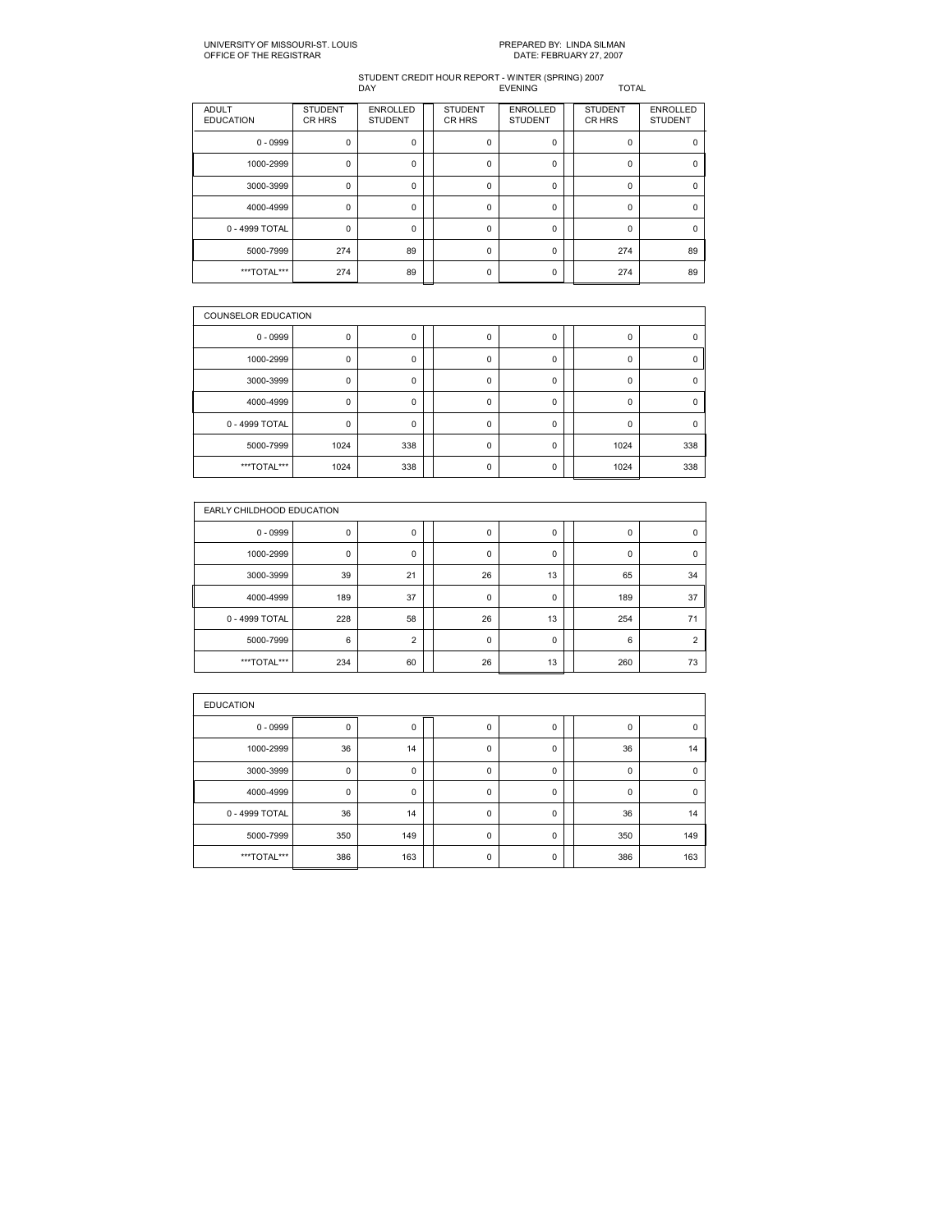| <b>EDUCATIONAL</b><br><b>ADMINISTRATION</b> | <b>STUDENT</b><br>CR HRS | <b>ENROLLED</b><br><b>STUDENT</b> | <b>STUDENT</b><br>CR HRS | <b>ENROLLED</b><br><b>STUDENT</b> | <b>STUDENT</b><br>CR HRS | <b>ENROLLED</b><br><b>STUDENT</b> |
|---------------------------------------------|--------------------------|-----------------------------------|--------------------------|-----------------------------------|--------------------------|-----------------------------------|
| $0 - 0999$                                  | $\mathbf 0$              | 0                                 | 0                        | 0                                 | 0                        |                                   |
| 1000-2999                                   | 0                        | $\Omega$                          | O                        | $\Omega$                          | $\Omega$                 |                                   |
| 3000-3999                                   | $\mathbf 0$              | 0                                 | 0                        | 0                                 | 0                        |                                   |
| 4000-4999                                   | $\mathbf 0$              | $\mathbf 0$                       | $\Omega$                 | $\Omega$                          | $\Omega$                 | n                                 |
| 0 - 4999 TOTAL                              | $\mathbf 0$              | 0                                 | 0                        | 0                                 | $\Omega$                 | U                                 |
| 5000-7999                                   | 596                      | 198                               | $\Omega$                 | 0                                 | 596                      | 198                               |
| ***TOTAL***                                 | 596                      | 198                               | ŋ                        | $\Omega$                          | 596                      | 198                               |

|                | EDUCATIONAL FOUNDATIONS |          |  |   |          |  |          |   |  |  |  |
|----------------|-------------------------|----------|--|---|----------|--|----------|---|--|--|--|
| $0 - 0999$     | 0                       | 0        |  | 0 | 0        |  | 0        |   |  |  |  |
| 1000-2999      | $\Omega$                | ŋ        |  | O | $\Omega$ |  | $\Omega$ |   |  |  |  |
| 3000-3999      | $\mathbf 0$             | 0        |  | 0 | 0        |  | 0        |   |  |  |  |
| 4000-4999      | $\Omega$                | $\Omega$ |  | O | $\Omega$ |  | $\Omega$ |   |  |  |  |
| 0 - 4999 TOTAL | $\mathbf 0$             | $\Omega$ |  | 0 | $\Omega$ |  | $\Omega$ |   |  |  |  |
| 5000-7999      | 27                      | 9        |  | ŋ | 0        |  | 27       | 9 |  |  |  |
| ***TOTAL***    | 27                      | 9        |  | ŋ | $\Omega$ |  | 27       | 9 |  |  |  |

|                | EDUCATIONAL PSYCHOLOGY |          |  |             |   |  |          |          |  |  |  |  |
|----------------|------------------------|----------|--|-------------|---|--|----------|----------|--|--|--|--|
| $0 - 0999$     | 0                      | 0        |  | 0           | 0 |  | 0        | $\Omega$ |  |  |  |  |
| 1000-2999      | 15                     | 5        |  | 18          | 6 |  | 33       | 11       |  |  |  |  |
| 3000-3999      | 30                     | 10       |  | 9           | 3 |  | 39       | 13       |  |  |  |  |
| 4000-4999      | $\mathbf 0$            | $\Omega$ |  | $\mathbf 0$ | 0 |  | $\Omega$ | $\Omega$ |  |  |  |  |
| 0 - 4999 TOTAL | 45                     | 15       |  | 27          | 9 |  | 72       | 24       |  |  |  |  |
| 5000-7999      | 472                    | 147      |  | 0           | 0 |  | 472      | 147      |  |  |  |  |
| ***TOTAL***    | 517                    | 162      |  | 27          | 9 |  | 544      | 171      |  |  |  |  |

|                | EDUCATIONAL RESEARCH |          |  |          |          |  |          |     |  |  |  |  |
|----------------|----------------------|----------|--|----------|----------|--|----------|-----|--|--|--|--|
| $0 - 0999$     | $\mathbf 0$          | 0        |  | 0        | 0        |  | 0        | n   |  |  |  |  |
| 1000-2999      | 0                    | 0        |  | $\Omega$ | 0        |  | $\Omega$ | ŋ   |  |  |  |  |
| 3000-3999      | 0                    | 0        |  | 0        | 0        |  | $\Omega$ | n   |  |  |  |  |
| 4000-4999      | 0                    | 0        |  | 0        | 0        |  | $\Omega$ | n   |  |  |  |  |
| 0 - 4999 TOTAL | 0                    | $\Omega$ |  | $\Omega$ | 0        |  | $\Omega$ |     |  |  |  |  |
| 5000-7999      | 477                  | 159      |  | $\Omega$ | $\Omega$ |  | 477      | 159 |  |  |  |  |
| ***TOTAL***    | 477                  | 159      |  | 0        | 0        |  | 477      | 159 |  |  |  |  |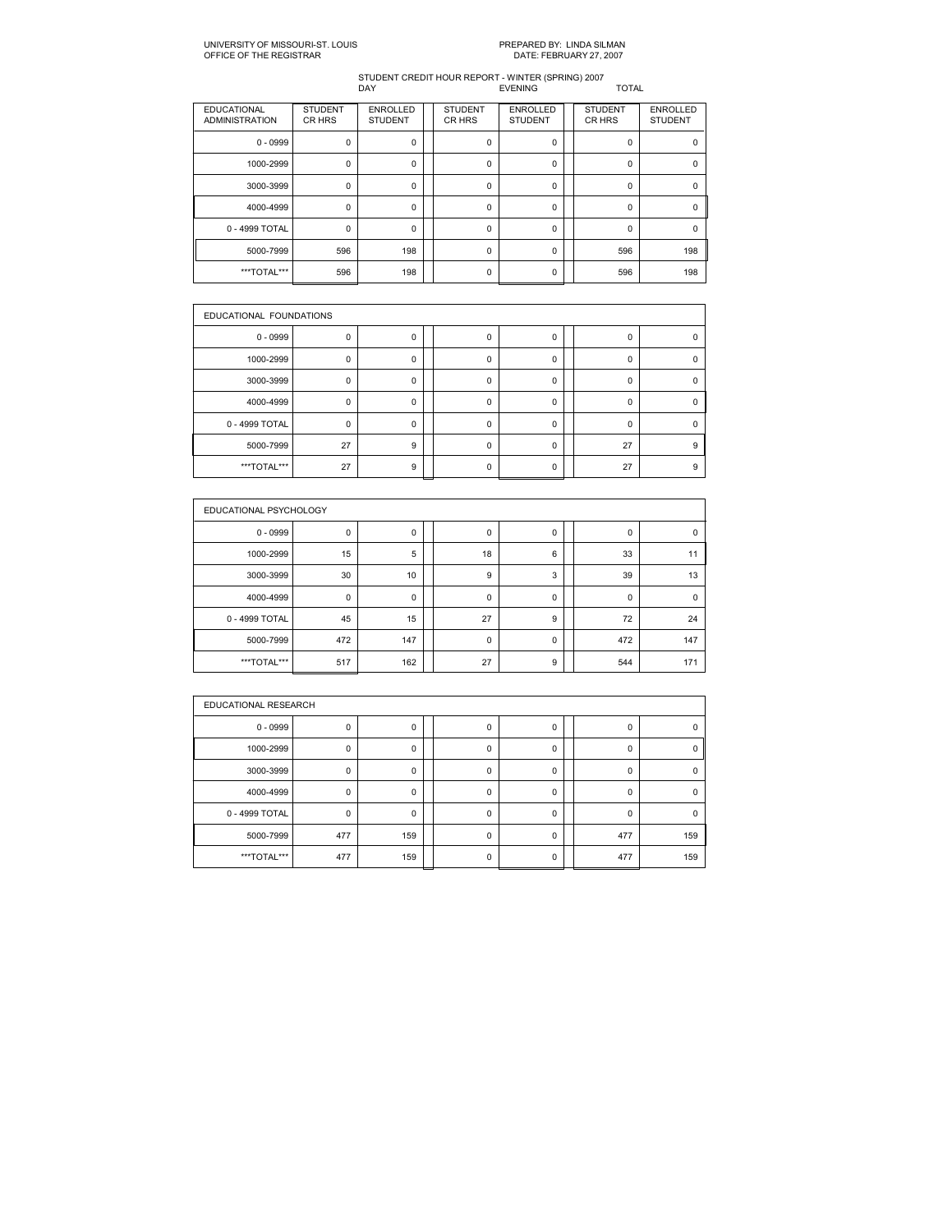### UNIVERSITY OF MISSOURIST. LOUIS PREPARED BY: LINDA SILMAN OFFICE OF ADMISSIONS AND RECORDS

| <b>EDUCATIONAL</b><br><b>TECHNOLOGY</b> | <b>STUDENT</b><br>CR HRS | <b>ENROLLED</b><br><b>STUDENT</b> | <b>STUDENT</b><br>CR HRS | <b>ENROLLED</b><br><b>STUDENT</b> | <b>STUDENT</b><br>CR HRS | <b>ENROLLED</b><br><b>STUDENT</b> |
|-----------------------------------------|--------------------------|-----------------------------------|--------------------------|-----------------------------------|--------------------------|-----------------------------------|
| $0 - 0999$                              | 0                        | 0                                 | $\mathbf 0$              | 0                                 | 0                        | $\Omega$                          |
| 1000-2999                               | 0                        | $\Omega$                          | $\Omega$                 | 0                                 | <sup>0</sup>             | O                                 |
| 3000-3999                               | $\mathbf 0$              | 0                                 | $\mathbf 0$              | 0                                 | 0                        | $\Omega$                          |
| 4000-4999                               | $\mathbf 0$              | $\Omega$                          | $\Omega$                 | $\Omega$                          | $\Omega$                 | $\Omega$                          |
| 0 - 4999 TOTAL                          | 0                        | 0                                 | $\mathbf 0$              | 0                                 | $\Omega$                 | $\Omega$                          |
| 5000-7999                               | 72                       | 24                                | $\Omega$                 | 0                                 | 72                       | 24                                |
| ***TOTAL***                             | 72                       | 24                                | $\Omega$                 | 0                                 | 72                       | 24                                |

| ELEMENTARY EDUCATION |      |     |     |             |      |             |
|----------------------|------|-----|-----|-------------|------|-------------|
| $0 - 0999$           | 0    | 0   | 0   | $\mathbf 0$ | 0    | $\mathbf 0$ |
| 1000-2999            | 0    | 0   | 0   | 0           | 0    | $\mathbf 0$ |
| 3000-3999            | 327  | 109 | 72  | 24          | 399  | 133         |
| 4000-4999            | 1806 | 402 | 108 | 36          | 1914 | 438         |
| 0 - 4999 TOTAL       | 2133 | 511 | 180 | 60          | 2313 | 571         |
| 5000-7999            | 282  | 96  | 0   | 0           | 282  | 96          |
| ***TOTAL***          | 2415 | 607 | 180 | 60          | 2595 | 667         |

| <b>HIGHER ED</b> |     |    |  |             |             |  |          |             |  |  |  |
|------------------|-----|----|--|-------------|-------------|--|----------|-------------|--|--|--|
| $0 - 0999$       | 0   | 0  |  | 0           | 0           |  | 0        | $\Omega$    |  |  |  |
| 1000-2999        | 0   | 0  |  | 0           | 0           |  | 0        | 0           |  |  |  |
| 3000-3999        | 0   | 0  |  | 0           | $\mathbf 0$ |  | $\Omega$ | $\Omega$    |  |  |  |
| 4000-4999        | 0   | 0  |  | $\mathbf 0$ | $\mathbf 0$ |  | $\Omega$ | $\Omega$    |  |  |  |
| 0 - 4999 TOTAL   | 0   | 0  |  | $\mathbf 0$ | $\mathbf 0$ |  | $\Omega$ | $\mathbf 0$ |  |  |  |
| 5000-7999        | 215 | 72 |  | $\mathbf 0$ | $\mathbf 0$ |  | 215      | 72          |  |  |  |
| ***TOTAL***      | 215 | 72 |  | 0           | 0           |  | 215      | 72          |  |  |  |

| MIDDLE ED      |    |             |             |    |             |             |
|----------------|----|-------------|-------------|----|-------------|-------------|
| $0 - 0999$     | 0  | 0           | 0           | 0  | 0           | 0           |
| 1000-2999      | 0  | 0           | $\mathbf 0$ | 0  | 0           | $\mathbf 0$ |
| 3000-3999      | 0  | $\mathbf 0$ | $\mathbf 0$ | 0  | $\mathbf 0$ | $\mathbf 0$ |
| 4000-4999      | 69 | 23          | 42          | 14 | 111         | 37          |
| 0 - 4999 TOTAL | 69 | 23          | 42          | 14 | 111         | 37          |
| 5000-7999      |    |             |             |    | $\mathbf 0$ | $\Omega$    |
| ***TOTAL***    | 69 | 23          | 42          | 14 | 111         | 37          |

|                | PHYSICAL EDUCATION |     |  |             |    |  |             |     |  |  |  |
|----------------|--------------------|-----|--|-------------|----|--|-------------|-----|--|--|--|
| $0 - 0999$     | 0                  | 0   |  | $\mathbf 0$ | 0  |  | $\mathbf 0$ | 0   |  |  |  |
| 1000-2999      | 90                 | 60  |  | $\mathbf 0$ | 0  |  | 90          | 60  |  |  |  |
| 3000-3999      | 1114               | 367 |  | 123         | 41 |  | 1237        | 408 |  |  |  |
| 4000-4999      | 168                | 28  |  | $\mathbf 0$ | 0  |  | 168         | 28  |  |  |  |
| 0 - 4999 TOTAL | 1372               | 455 |  | 123         | 41 |  | 1495        | 496 |  |  |  |
| 5000-7999      | 48                 | 15  |  | $\mathbf 0$ | 0  |  | 48          | 15  |  |  |  |
| ***TOTAL***    | 1420               | 470 |  | 123         | 41 |  | 1543        | 511 |  |  |  |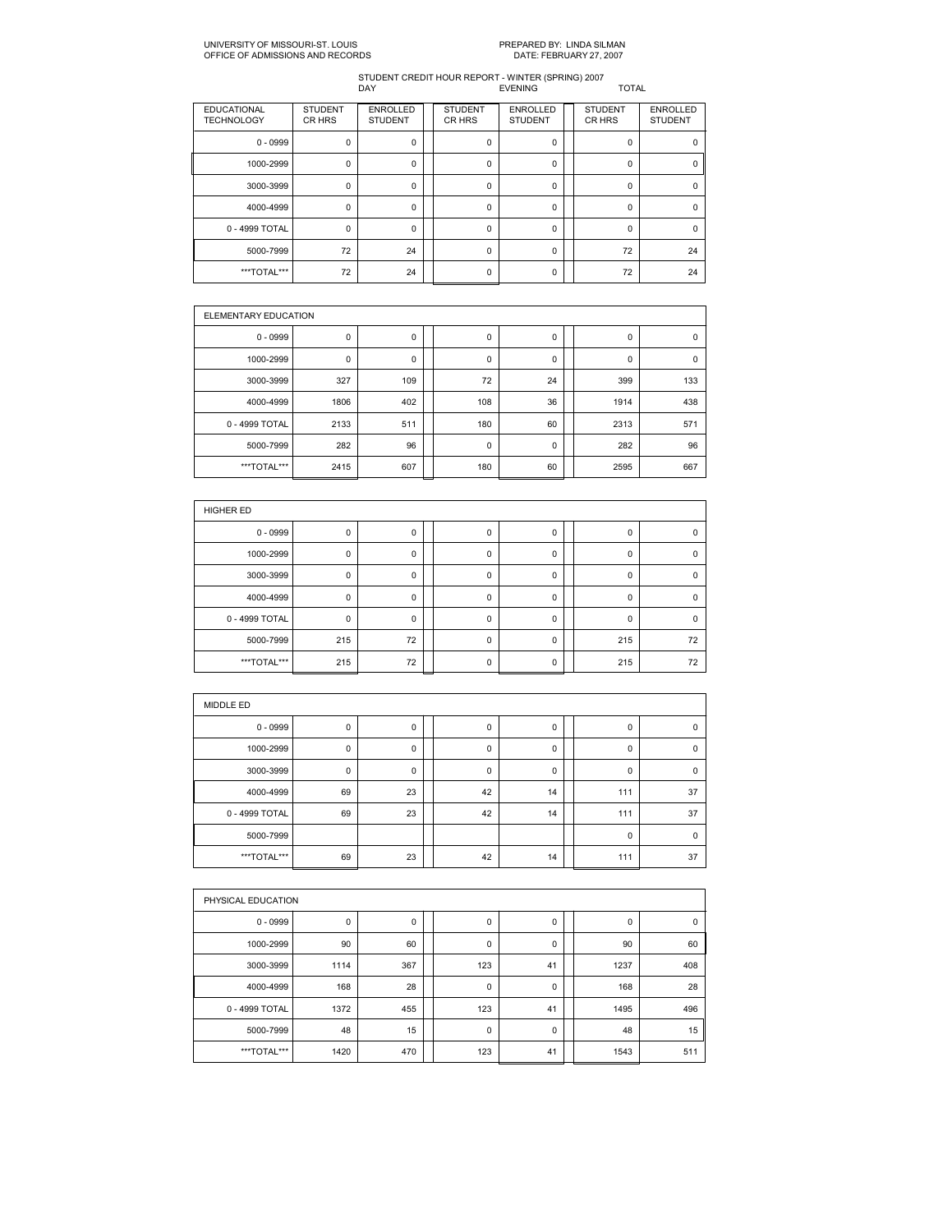### UNIVERSITY OF MISSOURIST. LOUIS PREPARED BY: LINDA SILMAN OFFICE OF ADMISSIONS AND RECORDS

| <b>SECONDARY</b><br><b>EDUCATION</b> | <b>STUDENT</b><br>CR HRS | <b>ENROLLED</b><br><b>STUDENT</b> | <b>STUDENT</b><br>CR HRS | <b>ENROLLED</b><br><b>STUDENT</b> | <b>STUDENT</b><br>CR HRS | <b>ENROLLED</b><br><b>STUDENT</b> |
|--------------------------------------|--------------------------|-----------------------------------|--------------------------|-----------------------------------|--------------------------|-----------------------------------|
| $0 - 0999$                           | $\mathbf 0$              | 0                                 | $\mathbf 0$              | 0                                 | $\Omega$                 | $\Omega$                          |
| 1000-2999                            | 0                        | 0                                 | $\mathbf 0$              | 0                                 | 0                        | $\mathbf 0$                       |
| 3000-3999                            | 12                       | 4                                 | 45                       | 15                                | 57                       | 19                                |
| 4000-4999                            | 1124                     | 166                               | $\mathbf 0$              | 0                                 | 1124                     | 166                               |
| 0 - 4999 TOTAL                       | 1136                     | 170                               | 45                       | 15                                | 1181                     | 185                               |
| 5000-7999                            | 205                      | 94                                | 0                        | 0                                 | 205                      | 94                                |
| ***TOTAL***                          | 1341                     | 264                               | 45                       | 15                                | 1386                     | 279                               |

| <b>SPECIAL</b><br><b>EDUCATION</b> | <b>STUDENT</b><br>CR HRS | <b>ENROLLED</b><br><b>STUDENT</b> | <b>STUDENT</b><br>CR HRS | <b>ENROLLED</b><br><b>STUDENT</b> | <b>STUDENT</b><br>CR HRS | <b>ENROLLED</b><br><b>STUDENT</b> |
|------------------------------------|--------------------------|-----------------------------------|--------------------------|-----------------------------------|--------------------------|-----------------------------------|
| $0 - 0999$                         | $\mathbf 0$              | $\mathbf 0$                       | 0                        | 0                                 | $\mathbf 0$              | $\mathbf 0$                       |
| 1000-2999                          | 0                        | 0                                 | 0                        | 0                                 | $\mathbf 0$              | $\mathbf 0$                       |
| 3000-3999                          | 15                       | 5                                 | 18                       | 6                                 | 33                       | 11                                |
| 4000-4999                          | 210                      | 50                                | 81                       | 27                                | 291                      | 77                                |
| 0 - 4999 TOTAL                     | 225                      | 55                                | 99                       | 33                                | 324                      | 88                                |
| 5000-7999                          | 168                      | 56                                | 0                        | 0                                 | 168                      | 56                                |
| ***TOTAL***                        | 393                      | 111                               | 99                       | 33                                | 492                      | 144                               |

| <b>TEACHER</b><br><b>EDUCATION</b> | <b>STUDENT</b><br>CR HRS | <b>ENROLLED</b><br><b>STUDENT</b> | <b>STUDENT</b><br>CR HRS | <b>ENROLLED</b><br><b>STUDENT</b> | <b>STUDENT</b><br>CR HRS | <b>ENROLLED</b><br><b>STUDENT</b> |
|------------------------------------|--------------------------|-----------------------------------|--------------------------|-----------------------------------|--------------------------|-----------------------------------|
| $0 - 0999$                         | 0                        | 0                                 | 0                        | 0                                 | $\mathbf 0$              | $\mathbf 0$                       |
| 1000-2999                          | 912                      | 304                               | 36                       | 12                                | 948                      | 316                               |
| 3000-3999                          | 1128                     | 376                               | 156                      | 52                                | 1284                     | 428                               |
| 4000-4999                          | 87                       | 29                                | 108                      | 36                                | 195                      | 65                                |
| 0 - 4999 TOTAL                     | 2127                     | 709                               | 300                      | 100                               | 2427                     | 809                               |
| 5000-7999                          | 556                      | 174                               | $\mathbf 0$              | $\mathbf 0$                       | 556                      | 174                               |
| ***TOTAL***                        | 2683                     | 883                               | 300                      | 100                               | 2983                     | 983                               |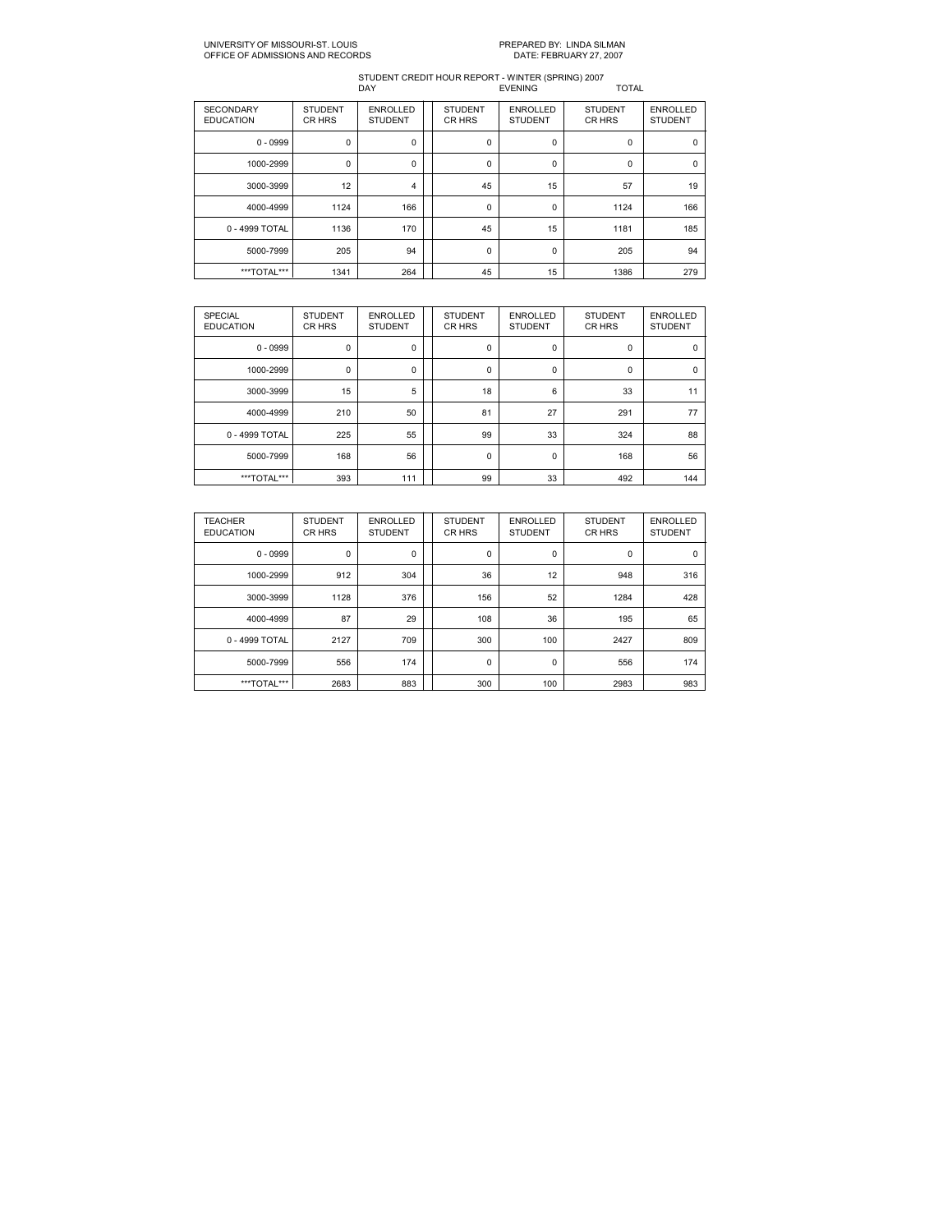## UNIVERSITY OF MISSOURIST. LOUIS PREPARED BY: LINDA SILMAN OFFICE OF THE REGISTRAR DATE: FEBRUARY 27, 2007

## STUDENT CREDIT HOUR REPORT WINTER (SPRING) 2007

|                                 |                          | STUDENT CREDIT HOUR REPORT - WINTER (SPRING) 2007<br>DAY |                          | <b>EVENING</b>                    | <b>TOTAL</b>             |                                   |
|---------------------------------|--------------------------|----------------------------------------------------------|--------------------------|-----------------------------------|--------------------------|-----------------------------------|
| TOTAL COLLEGE<br>ARTS & SCIENCE | <b>STUDENT</b><br>CR HRS | <b>ENROLLED</b><br><b>STUDENT</b>                        | <b>STUDENT</b><br>CR HRS | <b>ENROLLED</b><br><b>STUDENT</b> | <b>STUDENT</b><br>CR HRS | <b>ENROLLED</b><br><b>STUDENT</b> |
| $0 - 0999$                      | 120                      | 40                                                       | 33                       | 11                                | 153                      | 51                                |
| 1000-2999                       | 28417                    | 8966                                                     | 7010                     | 2175                              | 35427                    | 11141                             |
| 3000-3999                       | 7451                     | 2507                                                     | 1616                     | 548                               | 9067                     | 3055                              |
| 4000-4999                       | 4392                     | 1567                                                     | 1858                     | 614                               | 6250                     | 2181                              |
| 0 - 4999 TOTAL                  | 40380                    | 13080                                                    | 10517                    | 3348                              | 50897                    | 16428                             |
| 5000-7999                       | 4180                     | 1439                                                     | 0                        | 0                                 | 4180                     | 1439                              |
| ***TOTAL***                     | 44560                    | 14519                                                    | 10517                    | 3348                              | 55077                    | 17867                             |
| $^{\star\star}$                 | 1521                     | 475                                                      | 153                      | 51                                | 1674                     | 526                               |
| TOTAL COLLEGE<br>OF BUSINESS    |                          |                                                          |                          |                                   |                          |                                   |
| $0 - 0999$                      | 0                        | 0                                                        | 0                        | 0                                 | 0                        | 0                                 |
| 1000-2999                       | 2658                     | 886                                                      | 918                      | 306                               | 3576                     | 1192                              |
| 3000-3999                       | 7897                     | 2641                                                     | 3439                     | 1151                              | 11336                    | 3792                              |
| 4000-4999                       | 825                      | 497                                                      | 723                      | 297                               | 1548                     | 794                               |
| 0 - 4999 TOTAL                  | 11380                    | 4024                                                     | 5080                     | 1754                              | 16460                    | 5778                              |
| 5000-7999                       | 3212                     | 1073                                                     | 0                        | 0                                 | 3212                     | 1073                              |
| ***TOTAL***                     | 14592                    | 5097                                                     | 5080                     | 1754                              | 19672                    | 6851                              |
| $\star\star$                    | 12                       | 4                                                        | 3                        | $\mathbf{1}$                      | 15                       | 5                                 |
| TOTAL COLLEGE<br>OF EDUCATION   |                          |                                                          |                          |                                   |                          |                                   |
| $0 - 0999$                      | 0                        | 0                                                        | 0                        | 0                                 | 0                        | 0                                 |
| 1000-2999                       | 1053                     | 383                                                      | 54                       | 18                                | 1107                     | 401                               |
| 3000-3999                       | 2665                     | 892                                                      | 449                      | 154                               | 3114                     | 1046                              |
| 4000-4999                       | 3653                     | 735                                                      | 339                      | 113                               | 3992                     | 848                               |
| 0 - 4999 TOTAL                  | 7371                     | 2010                                                     | 842                      | 285                               | 8213                     | 2295                              |
| 5000-7999                       | 4772                     | 1622                                                     | 0                        | 0                                 | 4772                     | 1622                              |
| ***TOTAL***                     | 12143                    | 3632                                                     | 842                      | 285                               | 12985                    | 3917                              |
| **                              | 4                        | 4                                                        | $\pmb{0}$                | 0                                 | 4                        | 4                                 |
| TOTAL COLLEGE<br>OF FINE ARTS   |                          |                                                          |                          |                                   |                          |                                   |
| $0 - 0999$                      | 0                        | 0                                                        | 0                        | 0                                 | 0                        | 0                                 |
| 1000-2999                       | 7674                     | 3030                                                     | 1009                     | 337                               | 8683                     | 3367                              |
| 3000-3999                       | 2056                     | 746                                                      | 141                      | 47                                | 2197                     | 793                               |
| 4000-4999                       | 543                      | 197                                                      | 3                        | $\mathbf{1}$                      | 546                      | 198                               |
| 0 - 4999 TOTAL                  | 10273                    | 3973                                                     | 1153                     | 385                               | 11426                    | 4358                              |
| 5000-7999                       | 288                      | 95                                                       | 0                        | 0                                 | 288                      | 95                                |
| ***TOTAL***                     | 10561                    | 4068                                                     | 1153                     | 385                               | 11714                    | 4453                              |
| $\star\star$                    | 290                      | 97                                                       | 15                       | 5                                 | 305                      | 102                               |
| UMSL/WU ENGINEERING             |                          |                                                          |                          |                                   |                          |                                   |
| PRE ENG INC                     | 161                      | 63                                                       | 0                        | 0                                 |                          |                                   |
| $0 - 0999$                      | 0                        | 0                                                        | 0                        | 0                                 | $\mathbf 0$              | 0                                 |
| 1000-2999                       | 161                      | 63                                                       | 339                      | 132                               | 500                      | 195                               |
| 3000-3999                       | 0                        | 0                                                        | 588                      | 198                               | 588                      | 198                               |
| 4000-4999                       | 0                        | 0                                                        | 309                      | 119                               | 309                      | 119                               |
| 0 - 4999 TOTAL                  | 161                      | 63                                                       | 1236                     | 449                               | 1397                     | 512                               |
| 5000-7999                       | 0                        | 0                                                        | 0                        | 0                                 | 0                        | 0                                 |
| ***TOTAL***                     | 161                      | 63                                                       | 1236                     | 449                               | 1397                     | 512                               |

\*\* INCLUDING NURSING AND HEALTH STUDIES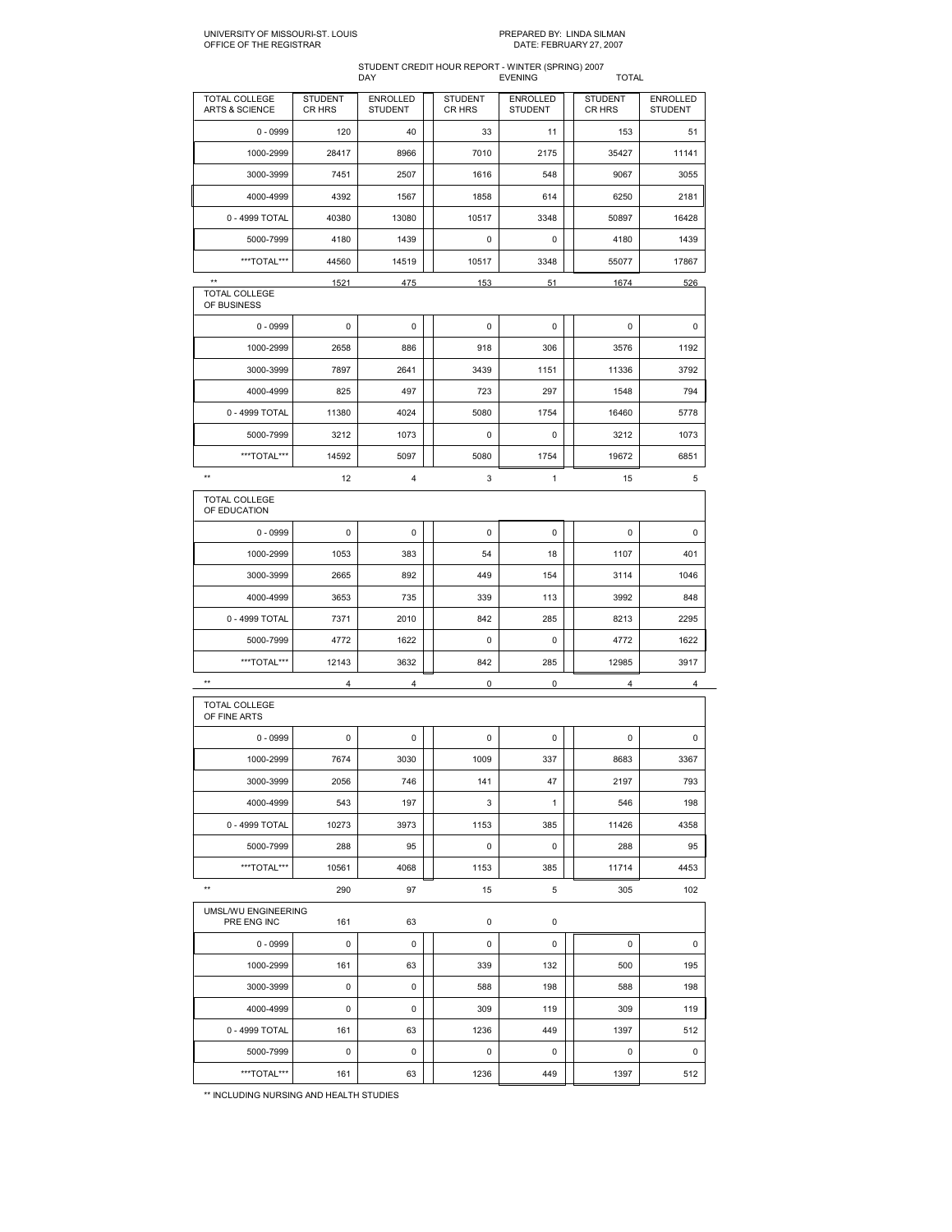## STUDENT CREDIT HOUR REPORT WINTER (SPRING) 2007 DAY EVENING TOTAL

| <b>TOTAL SCHOOL</b><br><b>NURSING</b> | <b>STUDENT</b><br>CR HRS | <b>ENROLLED</b><br><b>STUDENT</b> | <b>STUDENT</b><br>CR HRS | <b>ENROLLED</b><br><b>STUDENT</b> | <b>STUDENT</b><br>CR HRS | <b>ENROLLED</b><br><b>STUDENT</b> |
|---------------------------------------|--------------------------|-----------------------------------|--------------------------|-----------------------------------|--------------------------|-----------------------------------|
| $0 - 0999$                            | 0                        | 0                                 | 0                        | 0                                 | $\mathbf 0$              | $\mathbf 0$                       |
| 1000-2999                             | 75                       | 25                                | 0                        | 0                                 | 75                       | 25                                |
| 3000-3999                             | 2900                     | 761                               | 134                      | 46                                | 3034                     | 807                               |
| 4000-4999                             | 437                      | 111                               | 236                      | 52                                | 673                      | 163                               |
| 0 - 4999 TOTAL                        | 3412                     | 897                               | 370                      | 98                                | 3782                     | 995                               |
| 5000-7999                             | 858                      | 315                               | 0                        | 0                                 | 858                      | 315                               |
| ***TOTAL***                           | 4270                     | 1212                              | 370                      | 98                                | 4640                     | 1310                              |
| $***$                                 | 3160                     | 814                               |                          |                                   |                          |                                   |

| <b>TOTAL</b><br><b>OPTOMETRY</b> |             |          |             |   |          |             |
|----------------------------------|-------------|----------|-------------|---|----------|-------------|
| $0 - 0999$                       | 0           | 0        | $\mathbf 0$ | 0 | 0        | $\mathbf 0$ |
| 1000-2999                        | 0           | 0        | 0           | 0 | 0        |             |
| 3000-3999                        | 0           | 0        | $\mathbf 0$ | 0 | 0        | 0           |
| 4000-4999                        | 0           | 0        | 0           | 0 | $\Omega$ | $\Omega$    |
| 0 - 4999 TOTAL                   | $\mathbf 0$ | $\Omega$ | $\mathbf 0$ | 0 | $\Omega$ | $\Omega$    |
| 5000-8999                        | 3408        | 1102     | 0           | 0 | 3408     | 1102        |
| ***TOTAL***                      | 3408        | 1102     | 0           | 0 | 3408     | 1102        |

| <b>TOTAL</b><br><b>GRADUATE</b>         |                                 |                |             |             |                |                |
|-----------------------------------------|---------------------------------|----------------|-------------|-------------|----------------|----------------|
| $0 - 0999$                              | $\mathbf 0$                     | 0              | $\mathbf 0$ | $\mathbf 0$ | $\mathbf 0$    | $\mathbf 0$    |
| 1000-2999                               | 60                              | 20             | 24          | 8           | 84             | 28             |
| 3000-3999                               | $\mathbf 0$                     | $\mathbf 0$    | $\mathbf 0$ | $\mathbf 0$ | $\mathbf 0$    | $\mathbf 0$    |
| 4000-4999                               | 63                              | 57             | 57          | 19          | 120            | 76             |
| 0 - 4999 TOTAL                          | 123                             | 77             | 81          | 27          | 204            | 104            |
| 5000-8999                               | 413                             | 143            | $\mathbf 0$ | $\mathbf 0$ | 413            | 143            |
| ***TOTAL***                             | 536                             | 220            | 81          | 27          | 617            | 247            |
| $**$                                    | 3                               | 1              | $\pmb{0}$   | $\pmb{0}$   | 3              | 1              |
| <b>TOTAL</b><br><b>MILITARY SCIENCE</b> | $**$<br>$\overline{\mathbf{4}}$ | $\overline{2}$ | $\pmb{0}$   | $\pmb{0}$   | 4              | $\overline{2}$ |
| $0 - 0999$                              | $\mathbf 0$                     | $\mathbf 0$    | $\mathbf 0$ | $\mathbf 0$ | $\mathbf 0$    | $\mathbf 0$    |
| 1000-2999                               | $\overline{7}$                  | $\overline{4}$ | $\mathbf 0$ | $\mathbf 0$ | $\overline{7}$ | $\overline{4}$ |
| 3000-3999                               | 6                               | $\overline{2}$ | $\mathbf 0$ | $\mathbf 0$ | 6              | $\overline{2}$ |
| 4000-4999                               | 9                               | 3              | $\mathbf 0$ | $\mathbf 0$ | 9              | 3              |
| 0 - 4999 TOTAL                          | 22                              | 9              | $\mathbf 0$ | $\mathbf 0$ | 22             | 9              |
| 5000-7999                               |                                 |                |             |             | $\mathbf 0$    | $\mathbf 0$    |
| ***TOTAL***                             | 22                              | 9              | $\pmb{0}$   | $\mathsf 0$ | 22             | 9              |

\*\*\*COLLEGE OF NURSING & HEALTH STUDIES INCLUDED WITH NURSING \*\*\* \*\* INCLUDING NURSING AND HEALTH STUDIES